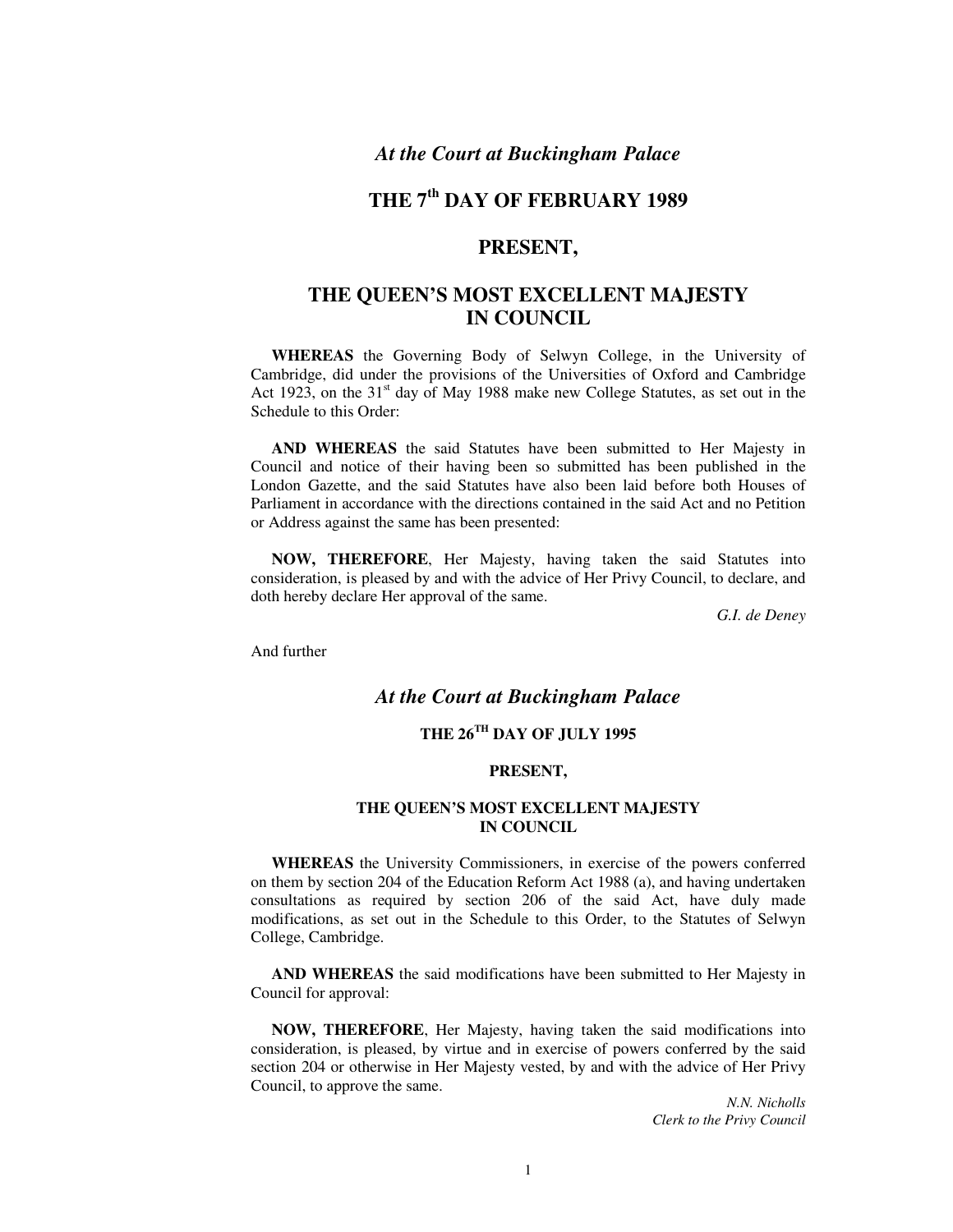#### **SCHEDULE**

## **STATUTES**

- 1. The name and corporate title of the College.
- 2. The Visitor.<br>3. The Member
- The Members of the College.
- 4. The Governing Body.
- 5. The College Council.
- 6. The powers and functions of the Governing Body and the College Council.
- 7. The College Meeting.
- 8. The election of the Head of House.
- 9. The Head of House.
- 10. The removal of the Head of House.
- 11. The Deputy Head of House.
- 12. The election of Fellows.
- 13. The removal of Fellows.
- 14. The admission of a Fellow-elect.
- 15. The Fellows
- 16. The rights and privileges of the Fellows.
- 17. Honorary Fellows.
- 18. Visiting Fellows.
- 19. Scholars and Exhibitioners.
- 20. The Officers of the College.
- 21. Superannuation schemes.<br>22. The Senior Tutor and the
- 22. The Senior Tutor and the Tutors.<br>23. The Dean.
- The Dean.
- 24. The Board of Discipline.
- 25. The College Chapel.
- 26. The Dean of Chapel.
- 27. The Chaplain.<br>28. The Bursar.
- 28. The Bursar.<br>29. The admissi
- The admission of students.
- 30. The investment and application of capital moneys.
- 31. The accounts and audit.
- 32. The power to accept endowments.
- 33. Leave of absence.<br>34. The common seal.
- 34. The common seal.<br>35. The conduct of me
- The conduct of meetings.
- 36. Changes of Statute.<br>37. The interpretation of
- The interpretation of these Statutes.
- 38. The Statutes Committee.
- 39. Contraventions of the Statutes.
- 40. The date of these Statutes; the repeal of previous Statutes; the Charter; transitional provisions.
- 41. Academic Staff
	- Part 1 Construction and Interpretation
	- Part II Redundancy
	- Part III Discipline, Dismissal and Removal from Office
	- Part IV Removal for Incapacity on Medical Grounds
	- Part V Appeals
	- Part VI Grievance Procedures
	- Part VII Removal of the Head of House from Office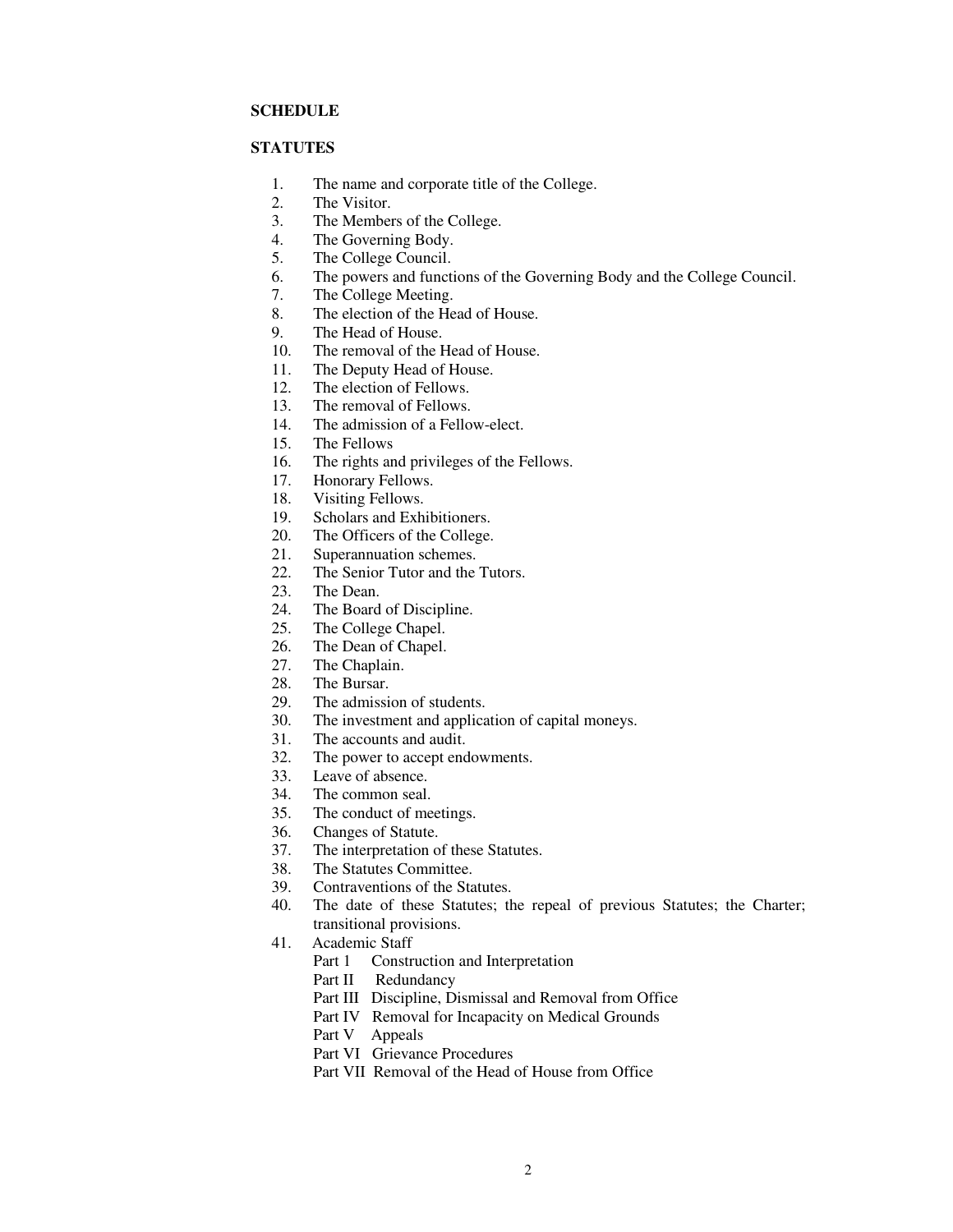STATUTES TO REVISE THE STATUTE OF SELWYN COLLEGE IN THE UNIVERSITY OF CAMBRIDGE, WHICH AMENDING STATUTES HAVING BEEN DULY MADE AT A MEETING OF THE GOVERNING BODY OF THE SAID COLLEGE, SPECIALLY SUMMONED FOR THE PURPOSE AND HELD ON THE THIRTY FIRST DAY OF MAY, 1988, AND PASSED AT SUCH MEETING BY THE VOTES OF NOT LESS THAN TWO-THIRDS OF THE NUMBER OF PERSONS PRESENT AND VOTING, AND NOTICE THEREOF HAVING BEEN GIVEN TO THE UNIVERSITY, ARE NOW SUBMITTED FOR THE APPROVAL OF HER MAJESTY IN COUNCIL.

We, the Governing Body of Selwyn College in the University of Cambridge, do hereby, in pursuance of the power vested in us by section 7(2) of the Universities of Oxford and Cambridge Act, 1923, revise and amend the Statutes of the said College in the manner following, that is to say:-

## **PREAMBLE**

Selwyn College was founded in 1882 in memory of George Augustus Selwyn, Bishop successively of New Zealand and of Lichfield, on land in the parish of St. Giles, purchased from the Master, Fellows and Scholars of Corpus Christi College, with the object of providing a University education for young men in a College in Cambridge conducted in accordance with the principles of the Church of England.

It was incorporated by Royal Charter dated 13 September 1882 under the name of the Master and Council of Selwyn College. The Charter of Incorporation provided that the said Master and Council should have full power from time to time, with the consent of the Visitor of the College, to make and also to alter or vary statutes termed "Charter Statutes" touching all matters whatsoever relating to the College, so as such statutes should not be repugnant to the laws of the Realm, or the general design and spirit of the foundation of the said College. The Charter of Incorporation further provided that all such statutes, when reduced into writing, and after the Common Seal of the College should have been affixed thereto, should be binding upon all persons thereof. The Charter of Incorporation and the power of making "Charter Statutes" thereunder were modified by statutes made by the University of Cambridge Commissioners dated 26 March 1926, under the provisions of the Universities of Oxford and Cambridge Act 1923, which statutes were termed "Privy Council Statutes" and made subject to alteration from time to time in accordance with the eleventh of the said statutes.

Under the Universities of Oxford and Cambridge Act 1923, the Governing Body of a College has power to alter the statutes of a College. The Selwyn College Cambridge Act 1988, which was enacted on 15 March 1988, amends the Universities of Oxford and Cambridge Act 1923, so as to provide that the Governing Body of Selwyn College for the purpose of altering the statutes is the Head and all Fellows, not the Master and Council as originally provided for, and makes further provision for the government of the College.

The Charter of Incorporation and the Privy Council Statutes as heretofore altered have been further amended by these statutes, which were approved by Her Majesty in Council on  $7<sup>th</sup>$  February 1989 (hereinafter called the "date of operation").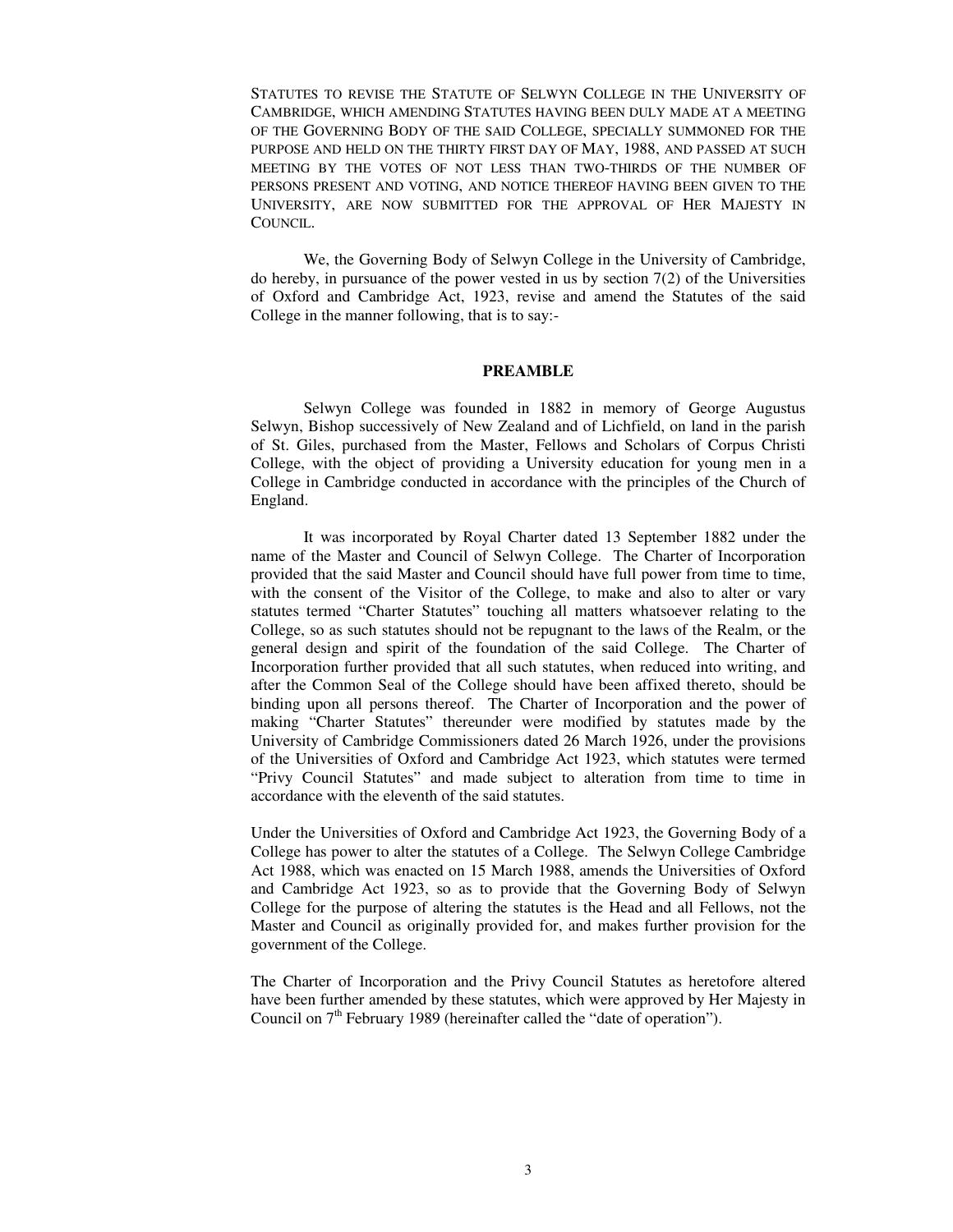#### **Of the Name and Corporate Title of the College**

The corporation created by the Royal Charter of Incorporation dated 13 September 1882 shall continue to be called Selwyn College Cambridge. Its corporate title shall henceforth be "The Head, Fellows and Scholars of Selwyn College".

## **STATUTE 2**

#### **Of the Visitor**

The Visitor of the College shall be the Archbishop of Canterbury. The Visitor shall have final jurisdiction over the internal affairs of the College, including the interpretation, enforcement and application of the Charter, the Statutes and any Rules or Regulations made under them.

#### **STATUTE 3**

#### **Of the Members of the College**

The members of the College shall be the Head of House, the Fellows, the scholars, those students in residence who have been admitted under Statute 29, and such other persons as the College Council shall by Regulation determine.

#### **STATUTE 4**

#### **Of the Governing Body**

- 1. Subject to Statute 33 on leave of absence, the Governing Body shall consist of the Head of House, all Fellows holding under any of the Titles A, B, C and D, and three junior members; except that for the transaction of reserved business as defined in Statute 35, the Governing Body shall consist of the Head and Fellows holding under Titles A, B, C and D only.
- 2. For the purpose of making and amending the statutes of the College the Governing Body shall be constituted as required by the Oxford and Cambridge Act 1923 (as amended by the Selwyn College Cambridge Act 1988), or such other legislation as is currently in force.
- 3. The junior members referred to in section 1. shall be the President of the Middle Combination Room, and the President and Treasurer of the Junior Combination Room. The President of the Middle Combination Room shall be a resident student member of the College, and the President and Treasurer of the Junior Combination Room shall be resident student members of the College who are undergraduates.
- 4. For the purpose of electing Junior Members of the Governing Body, the Middle Combination Room shall consist of those resident student members of the College who have Ordinary or Honours Degrees or are affiliated students, excluding Fellows of the College, and the Junior Combination Room shall consist of all other resident student members. The election of Junior Members of the Governing Body shall take place according to a system approved by the Governing Body.
- 5. The Head of House may invite any person to be present at any meeting of the Governing Body but without vote.
- 6. A meeting of the Governing Body shall be held at such intervals as the Governing Body shall by Regulation determine; provided:
	- (i) there shall always be at least one meeting in every Michaelmas Term for the election of the College Council,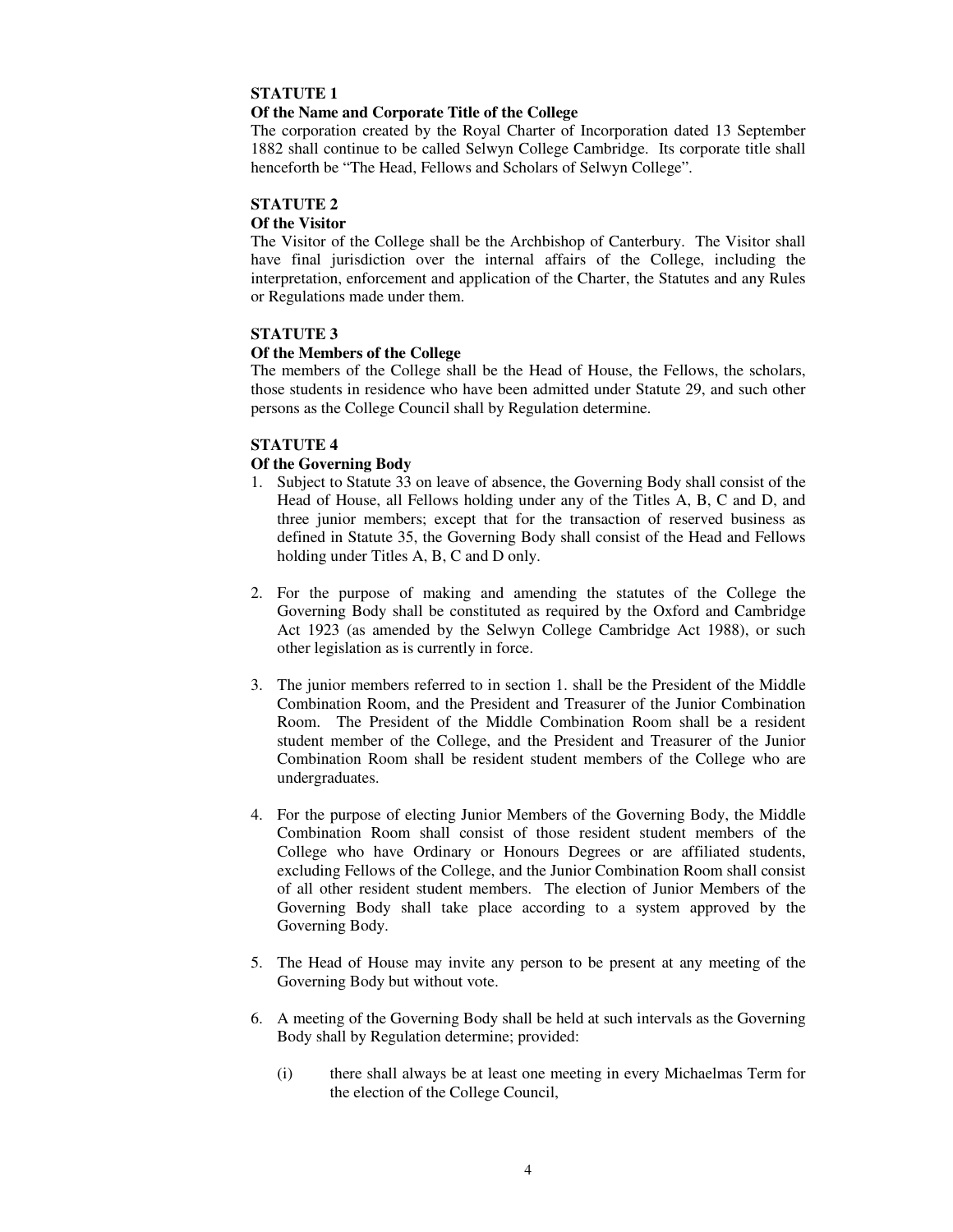- (ii) the Head of House shall summon a meeting whenever requested to do so by any six members of the Governing Body,
- (iii) the Head of House may summon a meeting whenever there is sufficient business.
- 7. Except where these statutes otherwise provide, the Governing Body shall be competent to transact its business if there are present at least ten members, but not otherwise.
- 8. The Governing Body shall elect one of its members to be Secretary. The Secretary shall serve for such period as is specified at the time of his or her election or re-election, but shall cease to hold office on ceasing to be a member of the Governing Body. The Secretary shall receive such emoluments as the College Council shall from time to time determine.

#### **Of the College Council**

- 1. The College Council shall consist of the Head of House, the Deputy, the Senior Tutor and the Bursar; eight senior members of the Governing Body elected by the senior members of the Governing Body in accordance with section 2 of this statute; and (except for the conduct of reserved business as defined in Statute 35) the three junior members referred to in Statute 4(3).
- 2. (a) Not later than the Division of the Michaelmas Term the Head of House shall invite senior members of the Governing Body to make nominations for the College Council.
	- (b) A candidate may be nominated and seconded by other members of the Governing Body, provided he or she consents to stand. Alternatively, a member of the Governing Body may nominate himself or herself by notifying the Head of House that he or she wishes to be a candidate. To be valid a nomination must be received by the Head not later than seven days from the date on which the Head invited nominations. The Head shall notify all the senior members of the Governing Body of all nominations.
	- (c) If the number of nominations exceeds the number of vacancies the election shall take place according to a system laid down in Regulations by the Governing Body; provided that it shall always be by secret ballot, and no Fellow shall be entitled to cast more votes than any other.
	- (d) Members elected to the College Council shall take office on the first day of January following their election and shall hold office for four years, except where they are elected to fill a casual vacancy.
	- (e) The Governing Body shall have power by Regulation to fix the period (if any) which must elapse between the end of one period of service as an elected member of the College Council and the beginning of the next.
	- (f) If an elected member of the College Council shall
		- (i) become an ex officio member; or
		- (ii) cease to be a member of the Governing Body; or
		- (iii) take leave of absence for more than a single University Term,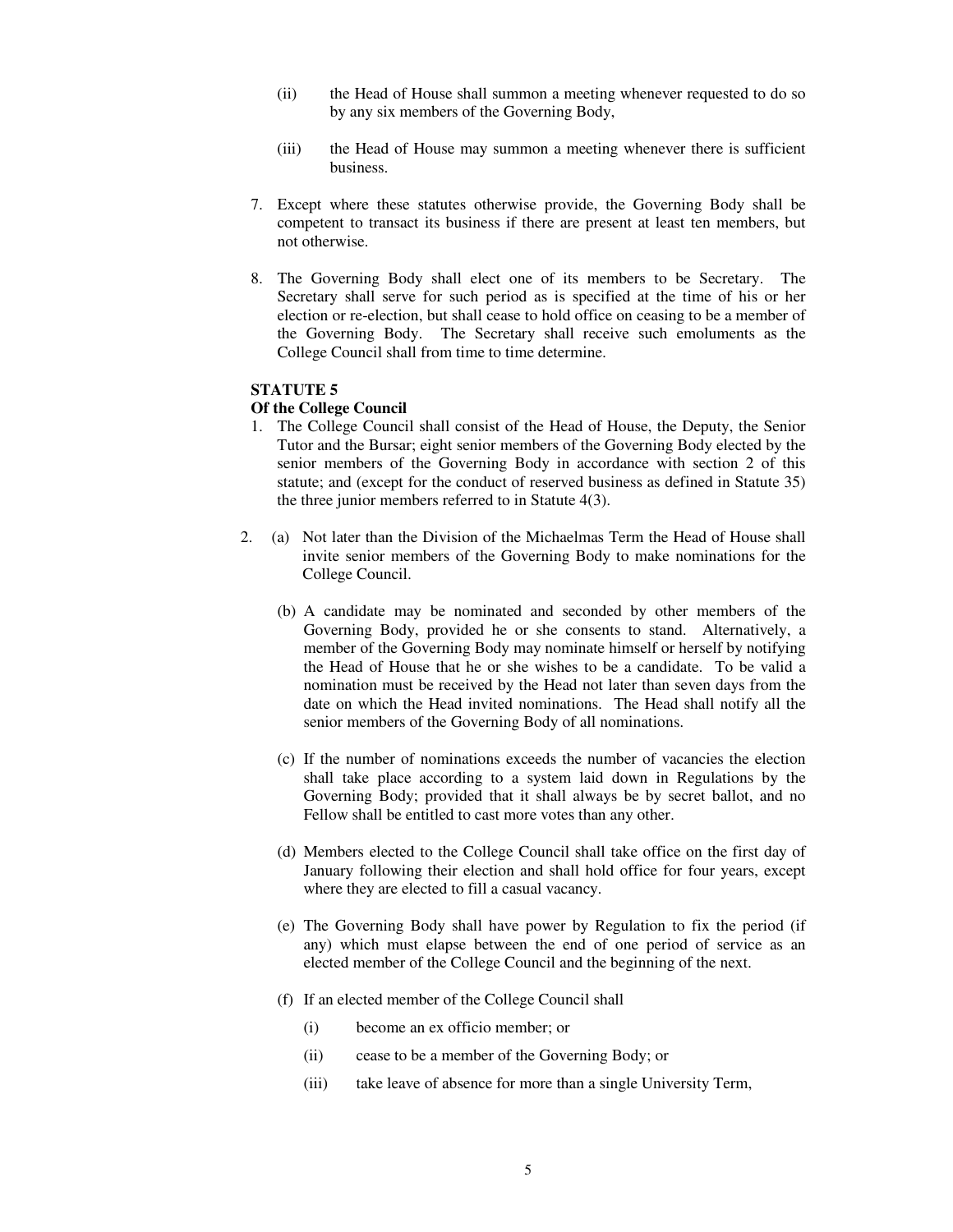he or she will cease to be an elected member of the College Council, and an election shall be held according to the procedure set out in paragraphs (b) and (c) of this Statute to fill any vacancy so occurring.

- (g) When ex officio members of the College Council take leave of absence for one or more Terms, and when elected members take leave of absence for a single Term, the College Council shall replace them temporarily co-opting other senior members of the Governing Body. Persons co-opted under this provision shall be in the same position as elected members for as long as they are co-opted.
- (h) A member of the Governing Body shall be eligible for election to the Council notwithstanding that his or her Fellowship is due to expire within four years of the date upon which he or she would take office if elected.
- (i) The first election to the College Council shall take place as soon as is practicable after these statutes come into force. Two of the members elected on this occasion shall serve for four years, two for three years, two for two years, and two for one year. After their election, the candidates shall draw lots among themselves to decide who shall serve for what period. Paragraph (e) above shall apply to all the members who are so elected to serve for two years or more, but not to those who are so elected to serve for one year only.
- 3. A meeting of the College Council shall be summoned by the Head of House whenever he or she considers that there is sufficient business, whenever any four members of the Council so request, or whenever any six members of the Governing Body so request under Statute 6(6); provided that there shall be at least three meetings each Term and not less than two in the Long Vacation.
- 4. Save as provided otherwise by these Statutes the College Council shall be competent to transact its business if there are present at least eight senior members, but not otherwise.
- 5. The College Council shall elect a Secretary who shall hold office for such period as it shall specify. The Secretary shall perform such duties and receive such emoluments as the Council shall from time to time determine. The Secretary may be, but need not be, a member of the Council. If he or she is not a member of the Council the Secretary shall not have a vote.
- 6. Subject to Statute 35(8) (personal interest), any Fellow who is a member of the Governing Body shall have the right to attend meetings of the Council, but without the right to speak or vote.
- 7. The College Council may co-opt any member of the Governing Body for a particular purpose. That member shall have the right to speak, but not (except provided by Statute 12(7) on the election of Fellows) to vote.

#### **STATUTE 6**

#### **Of the powers and functions of the Governing Body and the College Council**

- 1. The Governing Body may exercise any of the powers vested in the College by law, and shall have the control of the College as a place of religion, education, learning and research, except:-
	- (i) in so far as these Statutes grant powers and impose duties upon the College or upon bodies or persons, and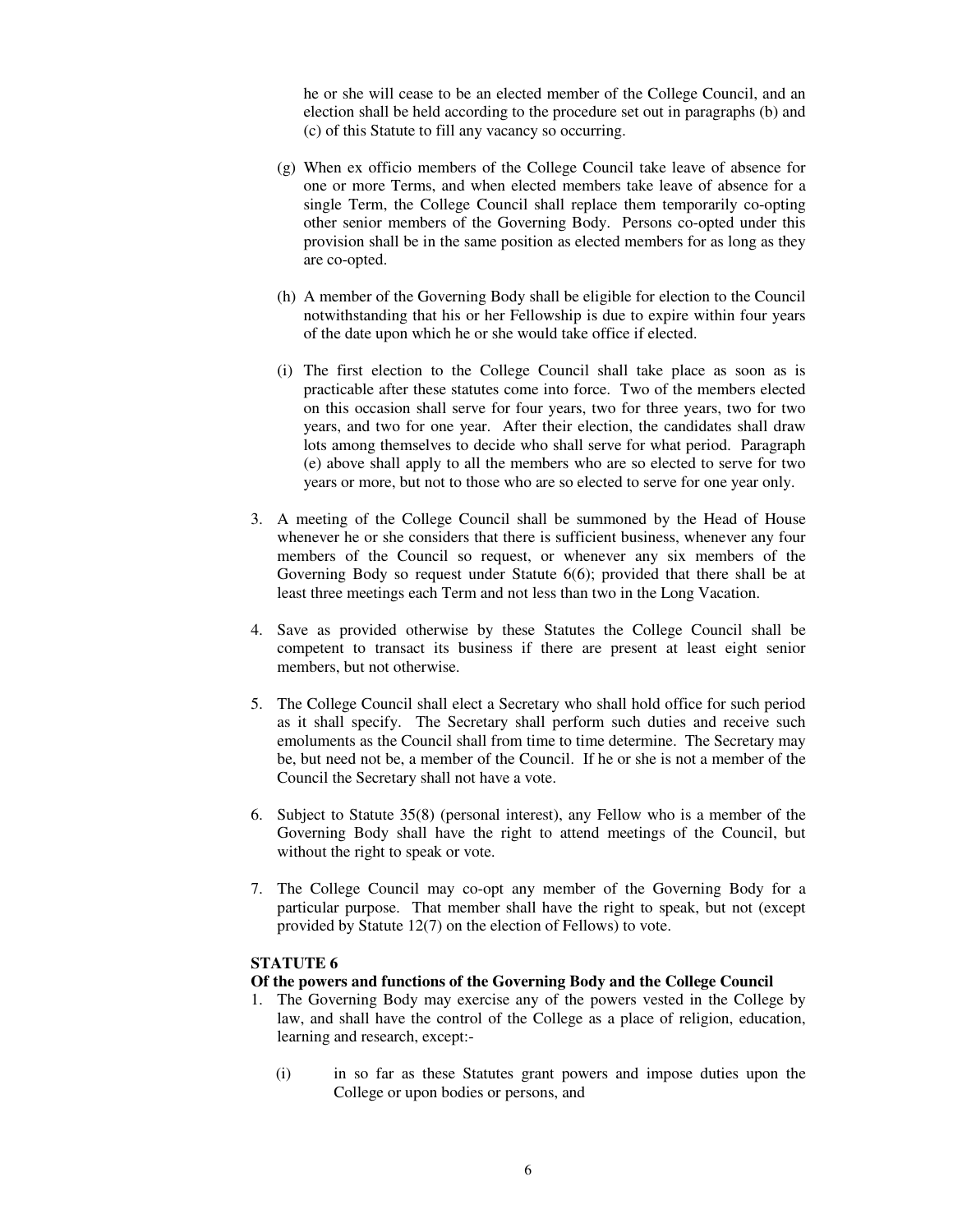- (ii) in so far as the Governing Body shall delegate its powers and duties to the College Council.
- 2. The Governing Body may delegate to the College Council its powers and duties over general categories of business by making Regulations, when such powers and duties shall be exercisable by the Council and not by the Governing Body for as long as the Regulations remain in force. The Governing Body may also delegate specific items of business to the Council from time to time, provided that the following matters shall not be delegated:
	- (i) making regulations for elections to the College Council (Statute 5);
	- (ii) election and removal of the Deputy Head of House (Statute 11);
	- (ii) removal of Fellows (Statute 13);
	- (iii) election and removal of Honorary Fellows (Statute 17);
	- (iv) the changing and interpretation of Statutes (Statutes 36 and 37).
- 3. The College Council shall have such powers and duties as are conferred upon it by these Statutes, together with such of the powers and duties of the Governing Body as the Governing Body shall delegate to it.
- 4. The Governing Body and the College Council shall have power to delegate any matter over which it has jurisdiction to a committee. In the case of the College Council, this power shall include the power to sub-delegate business delegated to it by the Governing Body. In either case, the committee may include persons who are not members of the parent body.
- 5. The Governing Body and the College Council shall have power to make Regulations for the purpose of ordering their own procedure and for the management of the College generally.
- 6. The Head of House shall call a special meeting of the Council if any six members of the Governing Body request this by written notice. Any six members of the Governing Body may require the Council to consider a specific item of business at such a meeting, or at an ordinary meeting, by giving written notice to the Head of House. Such rights shall not prejudice any other rights of members of the Governing Body to make representations to the Council which are conferred by these Statutes or by Regulations.
- 7. The Governing Body shall be entitled at any meeting:
	- (i) to pass resolutions criticising the College Council for its handling of any matter;
	- (ii) to withdraw its delegation of any matter or class of matter of Governing Body business from the College Council;
	- (iii) at a special meeting called under Statute 4(6)(ii) it shall in addition be entitled to remove from office the eight elected senior members of the Council.
- 8. If the eight elected senior members of the Council are so removed there shall be a fresh election. Statute 5(2) shall govern the election, except that the election shall be held forthwith, and the Council members who were removed from office shall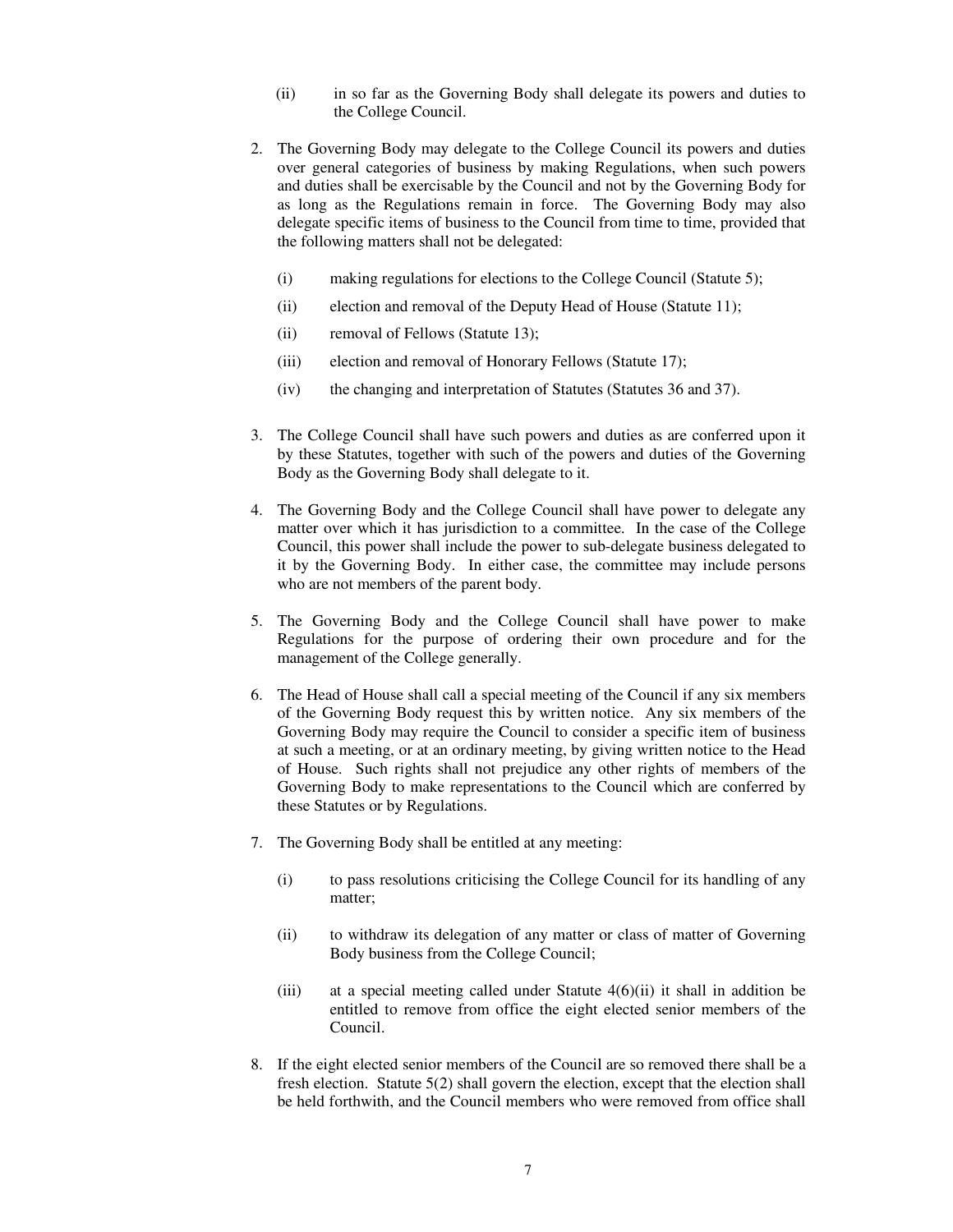be eligible to stand for re-election, and those who are elected shall take office immediately and shall serve for periods laid down in Statute 5(2)(i).

- 9. If a special meeting of the Governing Body is called to discuss the College Council's handling of any particular matter, the College Council shall not proceed further in that matter until that meeting has been held; but no decision at such a meeting shall render invalid any decision which the College Council had validly made before that meeting was called.
- 10. The College Council shall not:
	- (i) sell any land,
	- (ii) embark on any scheme of capital expenditure beyond any financial limit laid down from time to time in Regulations by the Governing Body,
	- (iii) make any gift or grant in excess of any financial limit laid down from time to time in Regulations by the Governing Body,

without having given at least twenty-eight days' notice to the Governing Body, provided that no failure to observe this section of this Statute shall render any transaction invalid as against any person who does not know of it and who deals with the College Council in good faith.

#### **STATUTE 7**

#### **Of the College Meeting**

- 1. At a convenient date in each year the Head of House shall invite all Fellows to a College Meeting to receive the report of the Auditors of the plate and of the pictures and of such other property as the Governing Body may have directed particular record to be kept, and to pass the Combination Room Accounts. The same Meeting shall nominate to the Governing Body two Auditors of the plate and common goods, and appoint a Secretary of the Combination Room, for the ensuing year.
- 2. The Head of House may, with the consent of the Governing Body, summon the College Meeting at other times to discuss such amenities of the College as concern all Fellows.
- 3. No resolution shall be put at a College Meeting unless notice thereof has been given to the Fellows at least three days before the meeting.
- 4. Neither the Governing Body nor the College Council shall be bound to accept nominations or recommendations made by the College Meeting.
- 5. The Head may invite any College Officer who is not a Fellow to be present without vote at a College Meeting.

#### **STATUTE 8**

#### **Of the Election of the Head of House**

- 1. The Head of House shall be elected by the Fellows under Titles A, B, C and D, hereinafter referred to as "the electors".
- 2. They shall elect that person whom they believe most suitable to exercise the functions of the Head of the College as a place of religion, education, learning and research, and whom they believe will respect the Anglican tradition of the College.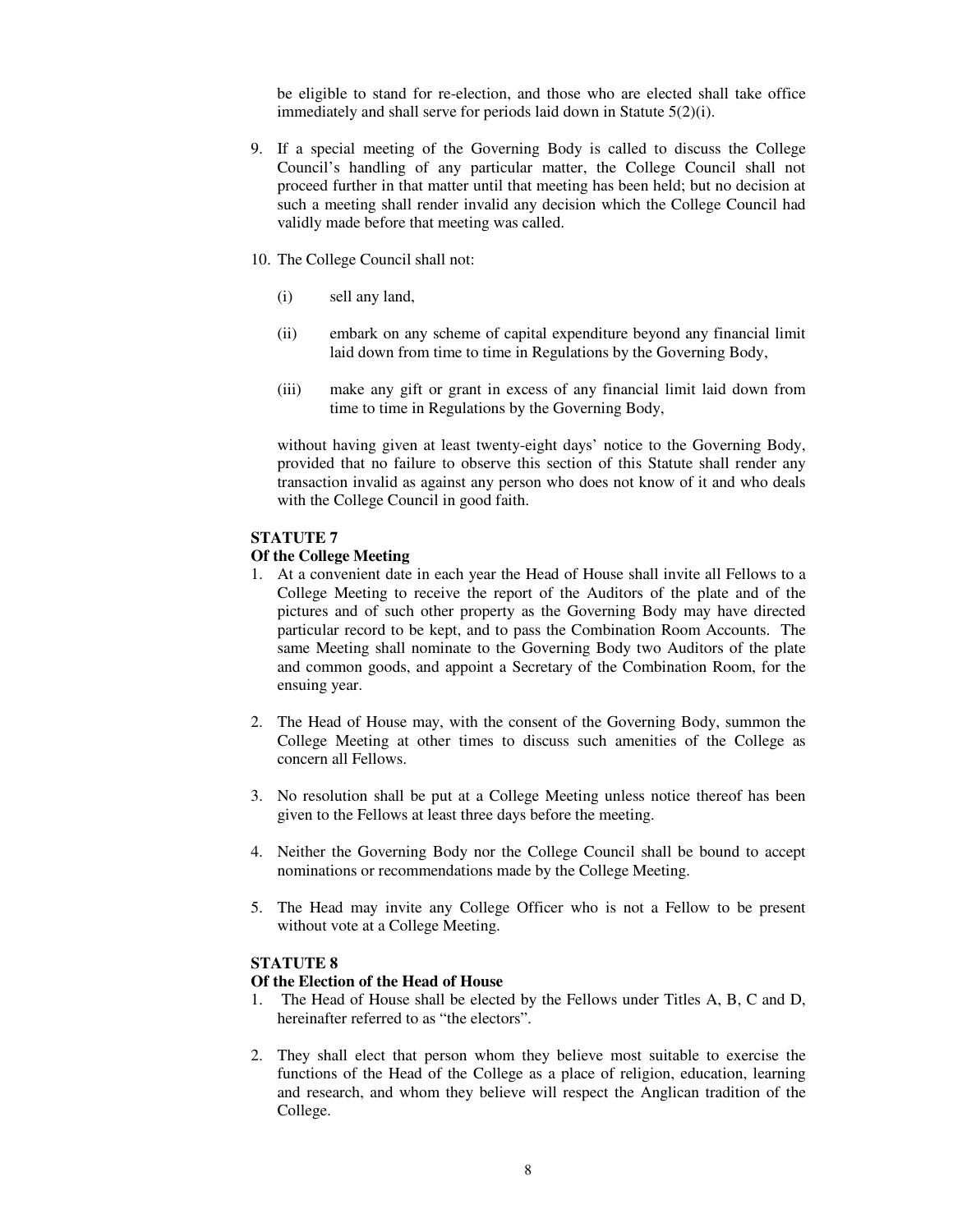- 3. The convenor of the electors shall be the Deputy Head of House, unless he or she is unable or unwilling in which case it shall be the senior elector who is able and willing to act. The Deputy shall also be the chairman of the electors, unless he or she is unable or unwilling, or is or becomes a candidate for the office, in which case the electors shall choose one of their number who is not a candidate to act as chairman.
- 4. The quorum for a meeting of the electors shall be two-thirds of the electors.
- 5. Where the date of the Head's retirement is known, or when the Head has announced the date of his or her resignation in advance, a successor shall, if possible, be pre-elected.
- 6. In such a case the convenor shall call a preliminary meeting of the electors, to be held on a date not earlier than twelve months before the date on which the present Head will resign or retire, and of which at least fourteen days' notice shall be given. The purpose of the preliminary meeting shall be to fix a date for a further meeting, the "election meeting" to elect a Head. In order to achieve its purpose the preliminary meeting may be adjourned to dates agreed by the electors as often as is necessary, and the date of the election meeting may be fixed at any adjourned session.
- 7. If the Headship falls vacant at a time when the process of electing a successor has not yet begun, a preliminary meeting of the electors shall be held under the rules laid down in the previous section of this Statute, except that the minimum period of notice for such a meeting shall be seven days instead of fourteen, subject to which the meeting may be held on any convenient date.
- 8. The date for the election meeting shall be not less than fourteen days nor more than thirty days from the date upon which the date of the election meeting is decided. Notice of the election meeting shall be given to all electors.
- 9. Any two electors present at the election meeting may nominate a person for election as Head of House, provided they have first obtained his or her consent. No person shall be elected without having received the votes of two-thirds of the electors present. Voting shall be by ballot. The chairman and the senior of the other electors present, not being a candidate for election, shall count the votes; and if any person shall obtain the requisite number of votes, the chairman shall thereupon declare him or her to be Head-elect.
- 10. If, at an election meeting, no candidate secures enough votes to be elected, the meeting shall be adjourned after fixing a date for a meeting not less than seven days later. Notice of the adjourned election meeting shall be given to all electors.
- 11. If, after the office of Head of House has been vacant for twelve months, no person has been elected, the power of the electors to fill that vacancy shall cease and the power to appoint shall develop upon the Visitor. But where an election is made and then becomes void under Section 14 of this Statute, the power to appoint shall not be transferred to the Visitor until twelve months from when the election became void, if that is later.
- 12. The chairman of the electors shall inform the Head-elect of his or her election, and if he or she accepts the office, notice of the election and acceptance shall forthwith be certified to the Visitor under the seal of the College. The Visitor, by himself or a deputy appointed by him, shall then admit the Head-elect to the office as soon as possible. In the case of a pre-election, this shall be done as soon as possible after the previous Head of House has retired or resigned. The Head-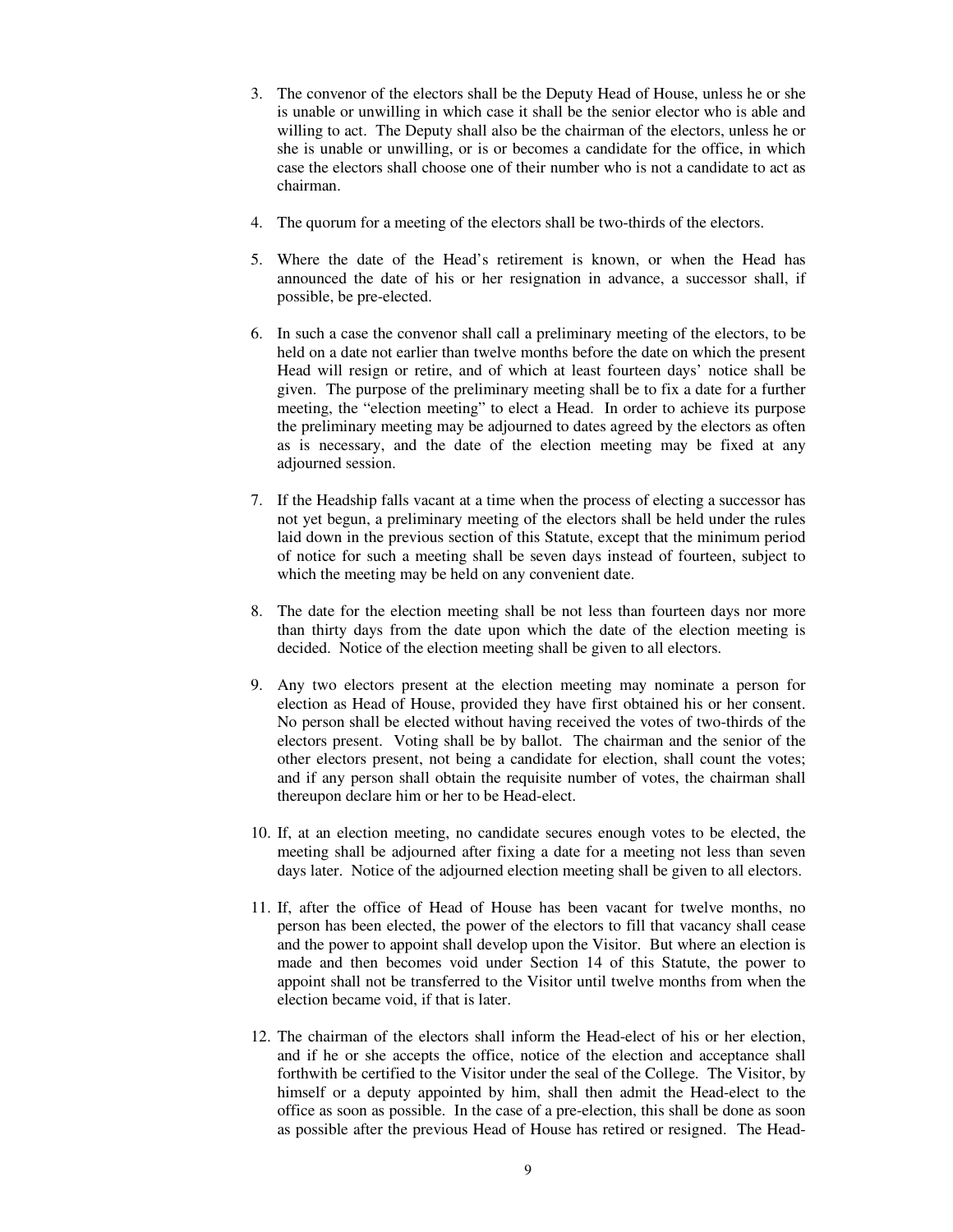elect shall not enter upon the duties or enjoy the emoluments of office before being duly admitted.

13. A person elected or appointed to be Head of House shall be admitted in the College Chapel, after having read aloud and signed in the presence of such Fellows as may attend, the following declaration:

*"I A.B., elected (or appointed) Master (or Mistress) of Selwyn College declare that I will faithfully perform the duties of the office, observe the Statutes and Regulations of the College, respect the Anglican tradition of the College, and in all things endeavour to promote the honour and well-being of the College as a place of religion, education, learning and research."* 

14. The election of a Head-elect shall become void if, before admission, he or she declines the office, or retracts acceptance having accepted, or dies, or if, before she or he is admitted, the Visitor, acting at the request of two-thirds of the electors, after making due inquiry rules in his discretion that for some good reason the election shall be annulled. If an election becomes void a new election shall then be held. Sections 2 to 12 of this Statute shall apply to the conduct of this election, except that the minimum period of notice for any meeting of the electors shall then be reduced to seven days.

#### **STATUTE 9**

#### **Of the Head of House**

- 1. If the Head of House is a man he shall be called the Master; if a woman she shall be called the Mistress.
- 2. It shall be the duty of the Head of House to protect and further the interests of the College in the University and elsewhere; to exercise a general superintendence over the affairs of the College; to see that these Statutes are duly observed; and in cases not provided for by these Statutes or by Regulations or by decisions of the Governing Body or the College Council, to make such provision for the good government of the College as he or she shall think fit.
- 3. The Head of House shall be entitled to such stipend and allowances in money, goods or services as the Electors shall determine at the time of his or her election. Thereafter both stipend and allowances may be varied by the College Council from time to time; provided that the stipend shall not be reduced during the Head's tenure of office without his or her consent given in writing.
- 4. The Head of House shall be entitled to the exclusive use of the Lodge free of rent and rates during tenure of the office if he or she chooses to reside there.
- 5. At the time of the election the Electors shall determine the distance from the College within which the Head of House shall ordinarily reside, and if he or she chooses not to make his or her home in the Lodge, the Head shall reside within that distance. They shall also determine at the time of the election how long in each Term and each calendar year he or she must (unless on leave) reside within that distance. With the Head's consent, both the distance and the time may be varied thereafter by the Governing Body.
- 6. The Head of House shall not hold any other College office except, where he or she is a clerk in holy orders, that of Dean of Chapel. He or she may continue to hold such other offices, employments and public responsibilities (in the University or elsewhere) as the Electors may determine at the time of his or her election. Except when on leave, the Head shall not acquire or hold any other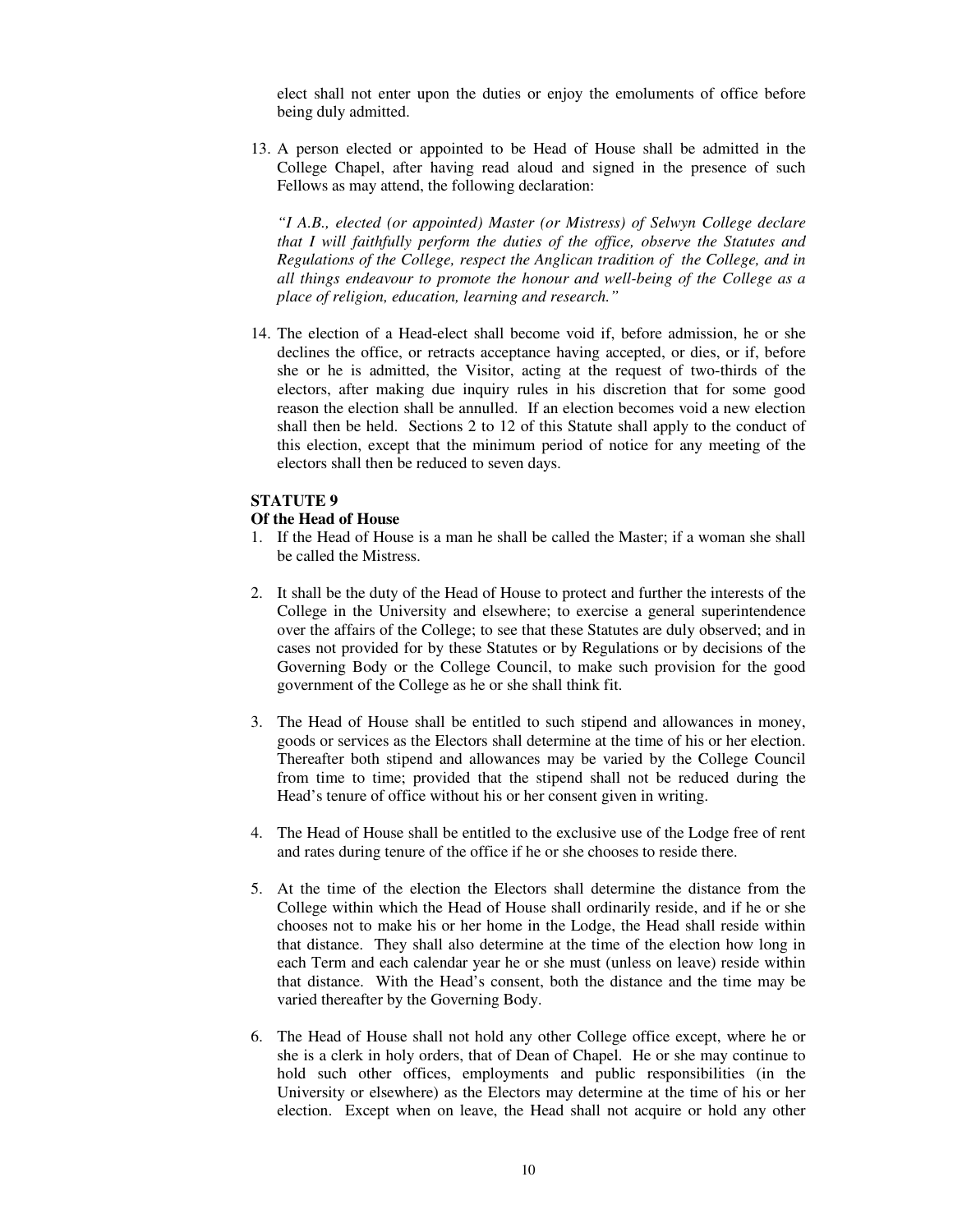time-consuming office, employment or public responsibility without the consent of the College Council, which shall not be unreasonably withheld.

- 7. The Head of House may at any time resign by giving notice to the Governing Body.
- 8. A Head of House who was under the age of sixty at the time of election shall vacate office at the end of the academical year in which he or she attains the age of sixty-seven. A Head of House who was over sixty at the date of election shall do so at the end of the seventh complete academical year after admission to office, or at the end of the academical year in which he or she attains the age of seventy' whichever is the earlier. (No person shall be elected Head of House who is over the age of seventy).
- 9. A former Head of House may become a Fellow under Statute  $15(1)(E)(iv)$ , but not otherwise.

#### **STATUTE 10 – REPEALED**

## **STATUTE 11**

#### **Of the Deputy Head of House**

- 1. The Governing Body shall elect a Fellow from among its members to be Deputy Head of House. If a man he shall be called the Vice-Master, if a woman she shall be called the Vice-Mistress.
- 2. The Deputy shall be elected for a period not exceeding five years at any one time, but shall be eligible for re-election. A vacancy in the office of Deputy shall be filled forthwith.
- 3. Neither the Senior Tutor nor the Bursar shall be eligible for the office of Deputy Head of House.
- 4. The Deputy shall have power to perform all the duties of the Head of House when that office is vacant and also when the Head of House is absent.
- 5. The Governing Body may, with his or her consent, assign other duties to the Deputy.
- 6. Statute 20 shall apply to the Deputy; except that it shall not be necessary for the Head to nominate him or her, and the Deputy's removal from office under section 3 and temporary replacement during leave of absence under section 8 shall be matters for the Governing Body rather than the College Council.

## **STATUTE 12**

#### **Of the Election of Fellows**

- 1. A Fellow shall be elected by the College Council on the nomination of the Head of House.
- 2. Except where the expedited procedure for the election of a Fellow contained in Statute 12(8) is used, the Head of House shall not proceed to nominate a person for election to a Fellowship unless he or she has given eleven clear days' notice to each senior member of the Governing Body of his or her intention to do so.
- 3. Subject to the provisions of Statute 12(8) that person shall be held elected as a Fellow who shall have received the votes of two-thirds at least of the members of the College Council present and voting (including co-opted members) provided that at least eight votes were recorded in his or her favour.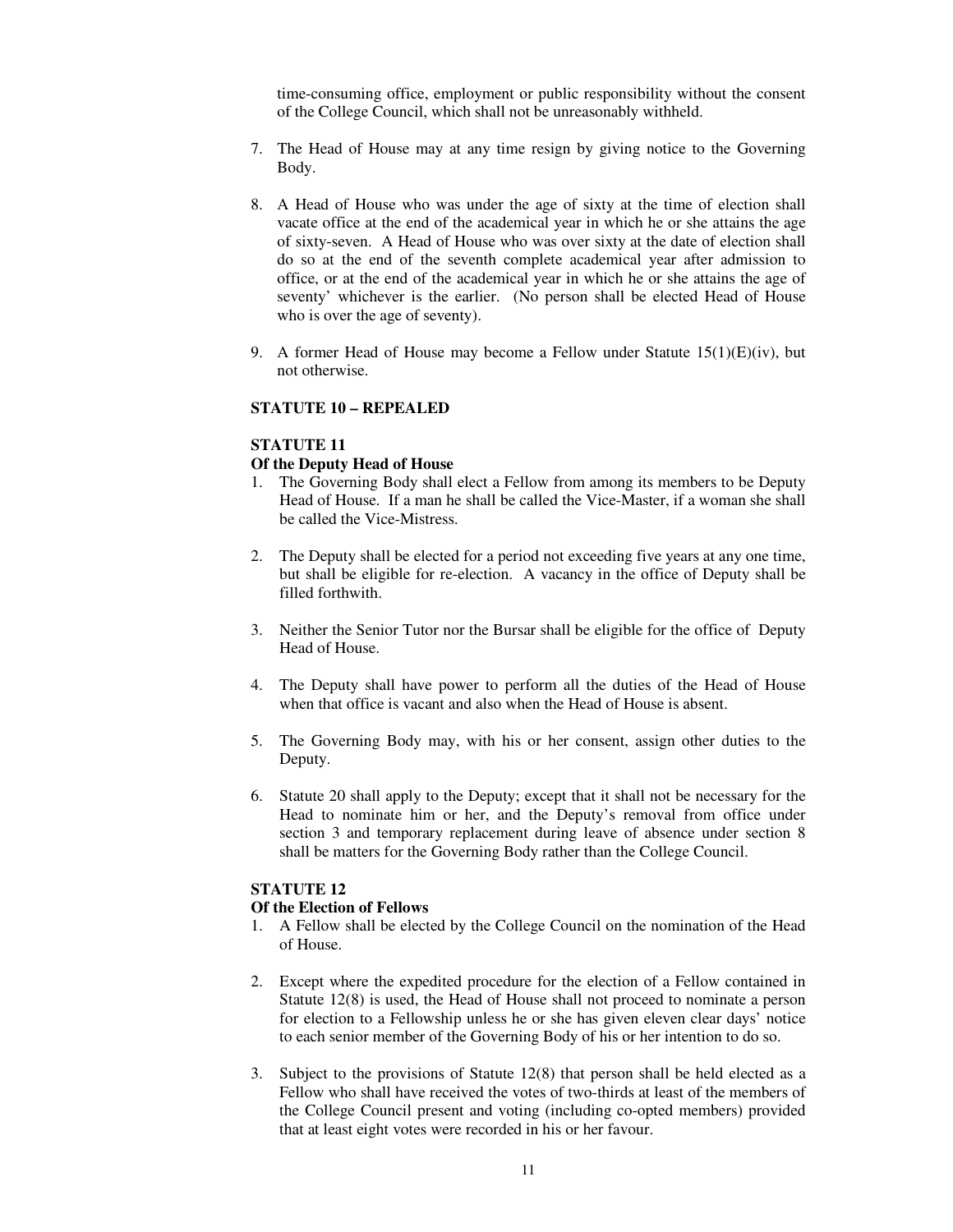- 4. Every member of the College Council (including co-opted members) shall vote for that person whom he or she judges best qualified to promote the interests of the College as a place of religion, education, learning and research.
- 5. The Head of House shall, before nominating for election to a Fellowship, read aloud to the Council section 4 of this Statute.
- 6. When electing a Fellow, the Council shall declare the Title under which he or she is elected in accordance with the provisions of Statute 15(1), specify (subject to Statute 15(5) below) the tenure of the Fellowship, and name a date on which the election shall take effect.
- 7. Where the Head of House proposes to nominate a person for election as a teaching or research Fellow, the Council shall co-opt such members of the Governing Body as it shall declare to have special knowledge of the relevant area of scholarship. Such co-opted members shall be entitled to be present at the meeting of the Council while the relevant business is transacted and to speak and vote thereat. But no Fellow shall be so co-opted who will have ceased to be a Fellow before the person under consideration will have been admitted as a Fellow if he or she is elected.
- 8. As an alternative to the procedure in sections 2 and 3 of this Statute, the Council may adopt an expedited procedure for the election of Fellows. This procedure may only be used where the Governing Body has by resolution:
	- (i) identified an area of scholarship in which the College has need of a Fellow and indicated that speed is required to make an election; and
	- (ii) authorised the College Council to use the expedited procedure for such an election.
- 9. Where the expedited election procedure is used no notice of intention to nominate shall be required to be given to members of the Governing Body, but at least three days' notice in writing of intention to nominate shall be given by the Head of House to all Senior members of the Council (including members coopted under section 7 of this Statute).
- 10. Election on the expedited procedure shall require the unanimous vote of all Council members present and voting, and at least eight votes recorded in favour of the nominee.
- 11. The provisions of sections 4, 5 and 6 of this Statute shall apply to elections of the expedited procedure.
- 12. Notwithstanding sections 2, 3, 4, 5, 6, 8, 9 and 10 of this Statute, the College Council may re-elect a person who already holds a Fellowship to a further period of tenure by a simple majority and without any special notice being given.

## **Of the removal of Fellows**

- 1. If the Governing Body are satisfied that there is cause of sufficient gravity for so doing, it may by a resolution approved by two-thirds at least of the Governing Body deprive a Fellow of his or her Fellowship or suspend him or her therefrom.
- 2. Before voting to suspend a Fellow or to deprive him or her of his or her Fellowship the Governing Body shall first inform him or her of any matter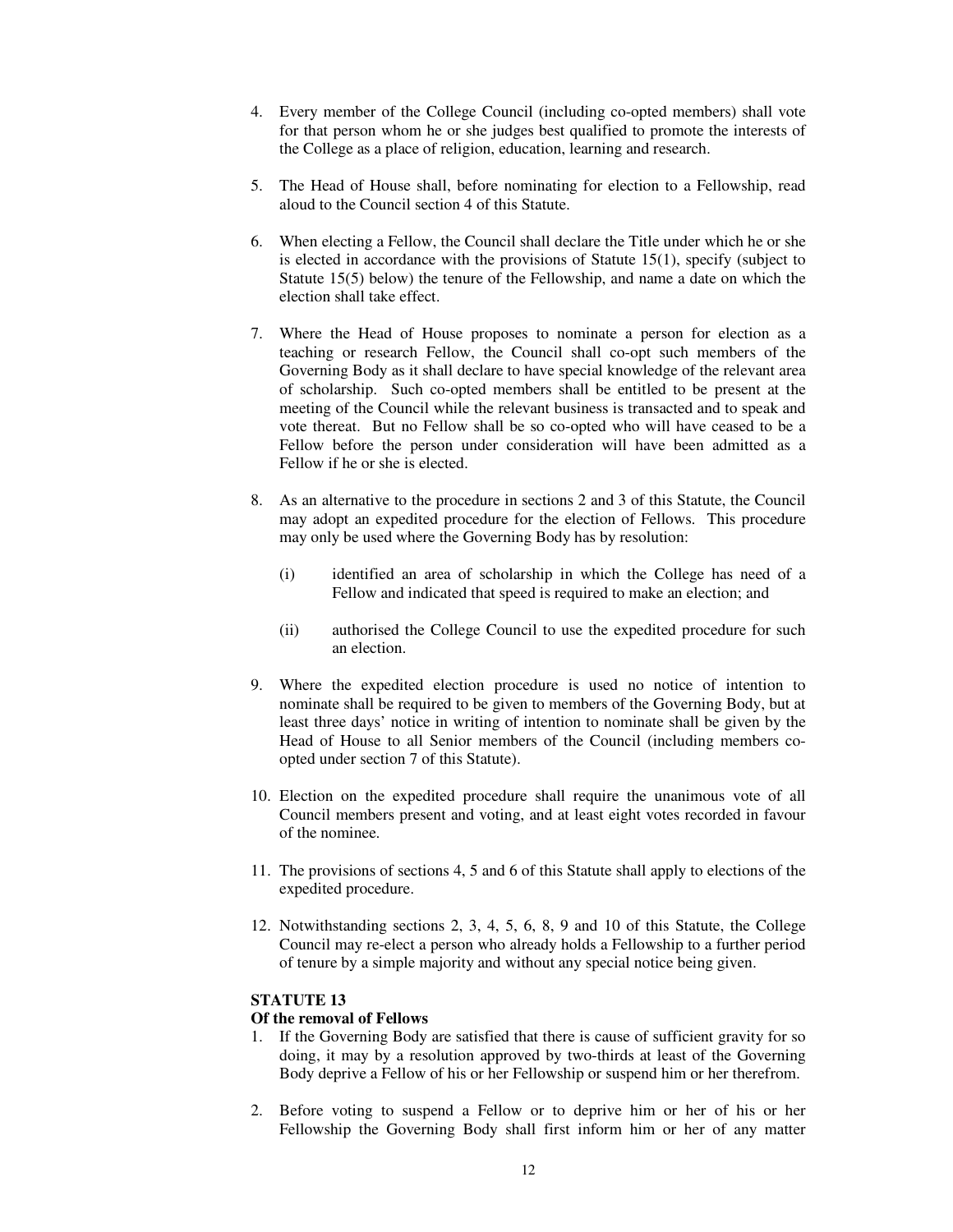against that Fellow and give him or her the opportunity to answer the case for removal from office, in person if he or she so desires. Provided that it shall not be necessary to inform that Fellow if his or her physical disability or any other irremovable cause makes it impossible to communicate with him or her.

- 3. A Fellow who has been suspended or deprived of his or her Fellowship shall be entitled within thirty days to appeal to the Visitor, who shall have power to confirm, vary or reverse the decision of the Governing Body, and whose decision shall be final.
- 4. Nothing in this Statute, subject to the provisions of Section 6(1) of Statute 41, shall apply to members of the academic staff to whom Statute 41 applies.

# **STATUTE 14**

#### **Of the Admission of a Fellow-Elect**

- 1. As soon after the election of a Fellow has taken effect as may be convenient he or she shall be admitted by the Head of House according to such procedure as may be determined from time to time by the Governing Body.
- 2. At the time of admission, the person elected shall first make and sign the following declaration, the Head and Fellows present bearing witness:

*"I .A.B, solemnly declare that I will respect the Charter and observe the Statutes of the College, obey the Head of House in the exercise of his (or her) statutory powers, discharge to the best of my ability such business of the College as may be entrusted to me, and endeavour at all times to promote the honour and usefulness of the College as a place of religion, education, learning and research."* 

3. Where immediately on the termination of his or her Fellowship a Fellow continues to be a Fellow under the same or another Title, no re-admission shall be necessary; but it shall be necessary to admit a former Fellow where his or her Fellowship ceased before his or her election.

# **STATUTE 15**

#### **Of the Fellows**

- 1. A Fellow shall hold his or her Fellowship under one or other of the following Titles, that is to say:
	- A. by holding one of the following offices in the College: Bursar, Assistant Bursar, Senior Tutor, Tutor, Chaplain, Lecturer; or by holding such other office as the Governing Body shall specify by Regulation;
	- B. by holding a University teaching or administrative office as defined by the Statutes and Ordinances of the University, the office being specified for the purpose of this Statute by the Governing Body at the time of election;
	- C. By election into a Fellowship on the grounds of academic or other distinction;
	- D. By election into a Research Fellowship in order to undertake or continue a course of research under such conditions as may be approved by the Governing Body;
	- E. By reason of any of the following:
		- (i) having held a Fellowship under any of the foregoing titles for a period of twenty years and having ceased to hold it (otherwise than by removal under Statute 13);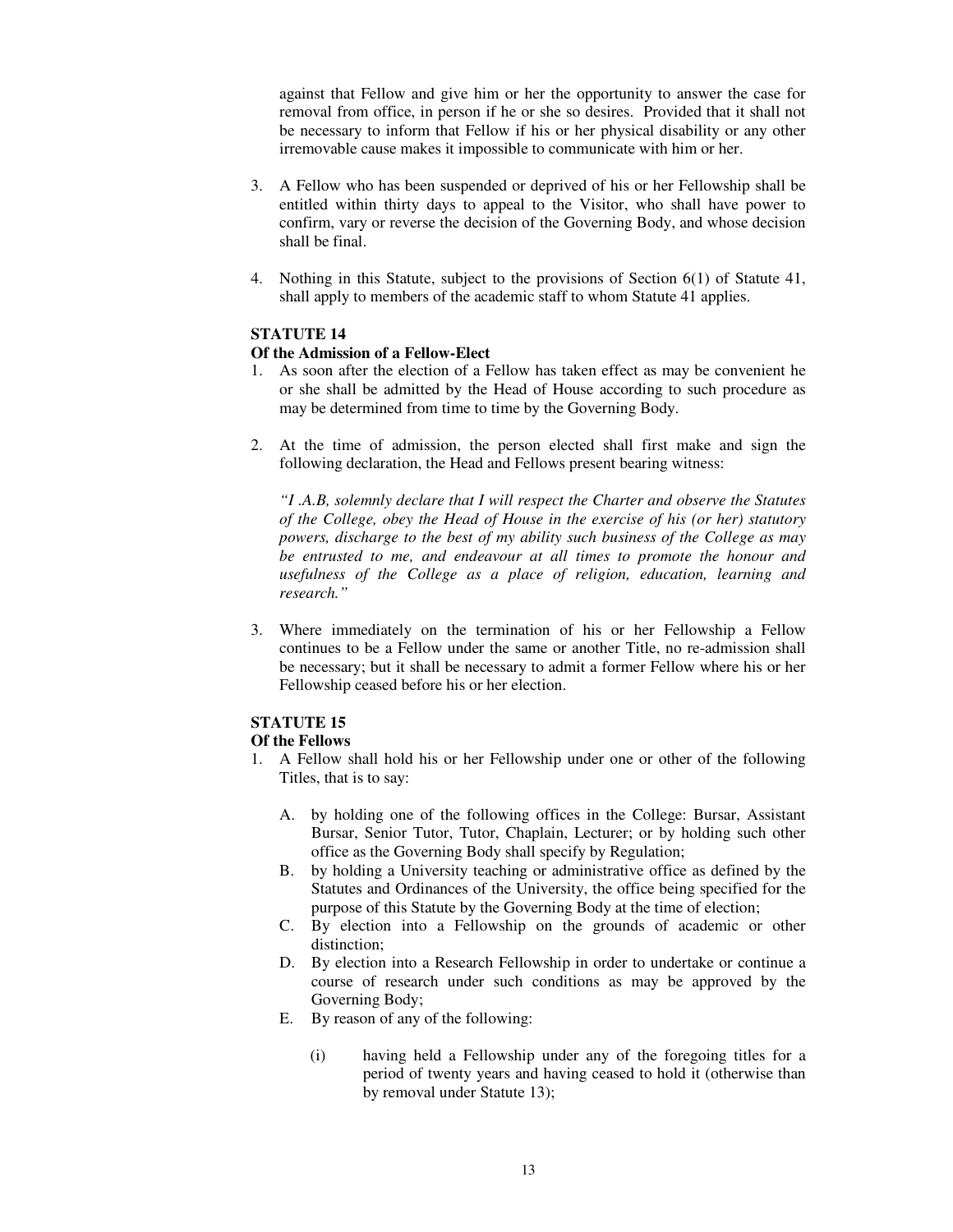- (ii) having held such a Fellowship for a period of five years and having ceased to hold it on attaining the age of sixty-seven;
- (iii) having held such a Fellowship for a period of ten years and having resigned in order to take premature retirement; provided in this case that the Governing Body resolves that he or she shall remain a Fellow;
- (iv) having retired or resigned from the office of Head of House.
- 2. A Fellow shall be entitled to such stipend, if any, as the College Council shall determine from time to time; provided that nothing in this section shall authorise any person to be elected to a stipendiary Fellowship who holds a University office by University Statute is not tenable with such a Fellowship.
- 3. The tenure of a Fellow holding under Title A, Title B, Title C, or Title D shall be determined by the College Council at the time of his or her election or reelection, provided that the period so determined shall not exceed five years, and that, in the case of a Fellow holding under Title D, the total tenure shall not exceed six years.
- 4. A person qualified for a Fellowship under Title E shall not need to be elected or admitted to his or her Fellowship. Subject to the provisions of Statute 13 (on expulsion) he or she shall be entitled to hold his or her Fellowship for life.
- 5. If a Fellow holding under Title B ceases to hold the office which qualifies him or her for such Fellowship, he or she shall cease to hold the Fellowship; but if he or she immediately assumes another office which qualifies him or her for a Fellowship under Title B the Governing Body may by resolution declare that he or she may continue to hold his or her Fellowship by virtue of the new office and accordingly Statute 12 (on election) shall not apply.
- 6. If a Fellow becomes Head of House he or she shall cease to be a Fellow unless and until he or she acquires a Fellowship by operation of section  $1(E)(iv)$  of this Statute.
- 7. If a Fellow becomes Head or Fellow (other than an Honorary Fellow) of another College in Cambridge his or her Fellowship shall cease and he or she shall not become a Fellow under Title E.
- 8. If a Fellow under Title A, B, C or D becomes Head or a Fellow (other than an Honorary Fellow) at a College in the University of Oxford his or her Fellowship shall cease, and although otherwise qualified he or she shall not thereby become a Fellow under Title E unless the Governing Body so resolves.
- 9. If a Fellow under Title A, B, C or D takes up any full-time post outside the University of Cambridge his or her Fellowship shall cease, unless the Governing Body resolves that it shall continue. If it ceases and he or she is otherwise qualified, he or she shall become a Fellow under Title E.
- 10. No Fellow shall hold under more than one Title at the same time.
- 11. A Fellow who has communicated his or her resignation of his or her Fellowship in writing to the Head of House and has not withdrawn it shall vacate the Fellowship when his or her resignation has been communicated to the College Council.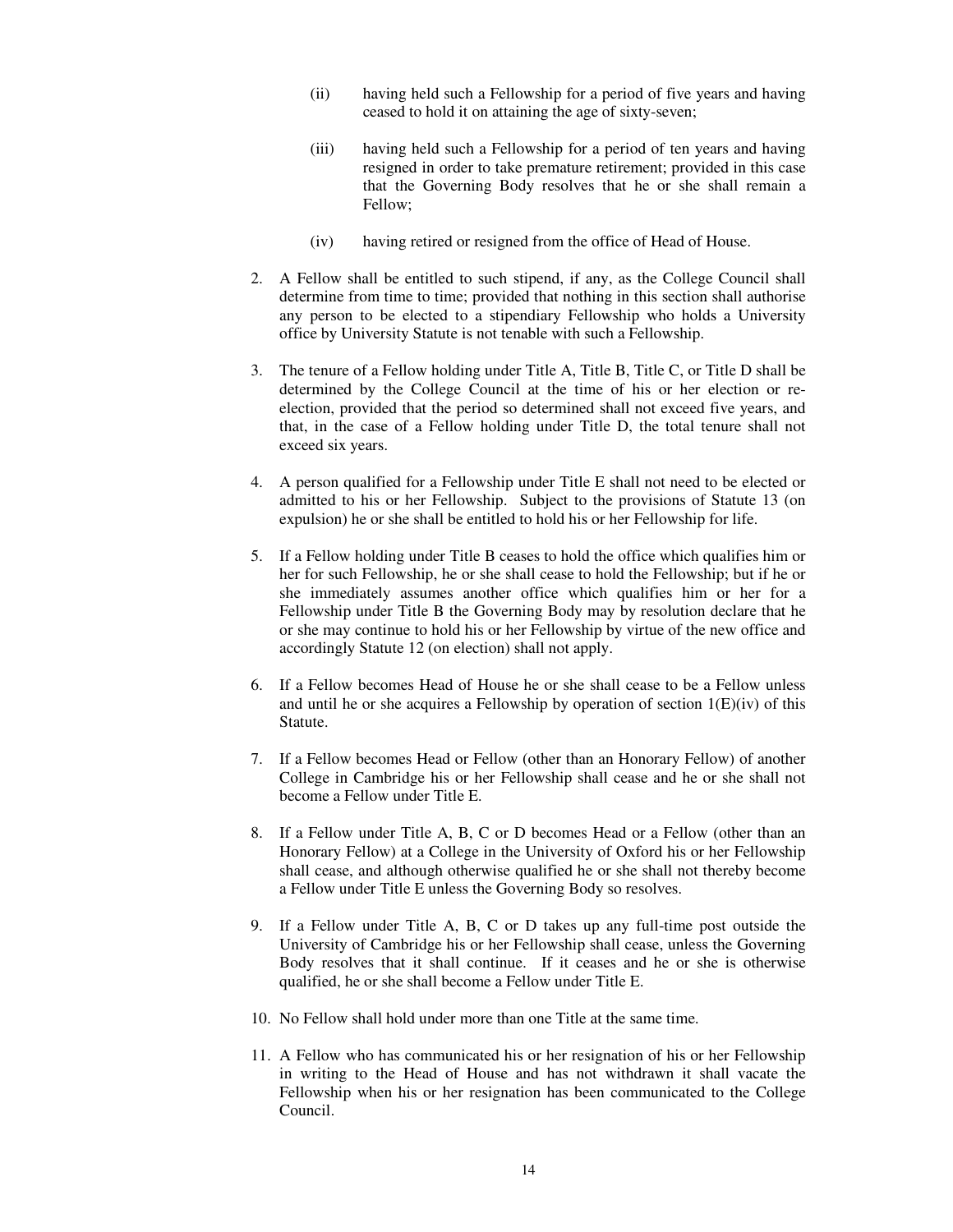- 12. No-one shall be elected a Fellow under Title A, B, C or D after he or she has attained the age of sixty-seven. A Fellow under Title A, B, C or D shall cease to hold such Fellowship at the end of the academic year in which he or she attains the age of sixty-seven.
- 13. Fellows shall rank in the following order of seniority:
	- (i) former Heads of House, by date of office;
	- (ii) the Deputy Head of House;
	- (iii) other Fellows, by date of their election.

In the case of a person who is re-elected when he or she already holds a Fellowship, his or her seniority shall date from the original election; in the case of a former Fellow who no longer holds a Fellowship at the time of election, seniority shall date from when he or she is elected being then a former Fellow, unless the College Council otherwise decides.

The College Council shall determine the seniority of Fellows who are elected on the same date, either at the date of their election, or as soon as possible thereafter.

#### **STATUTE 16**

#### **Of the Rights and Privileges of the Fellows**

Each Class of Fellows shall be entitled to such privileges, emoluments and allowances as the College Council shall determine. The College Council may add to the privileges of a Fellow holding under any Title, and vary or withdraw such privileges as have been granted.

#### **STATUTE 17**

#### **Of Honorary Fellows**

- 1. The Governing Body may elect as an Honorary Fellow any person who is of conspicuous merit or who has done good service to the State, to the College or to the University.
- 2. A nomination for election to an Honorary Fellowship may be made by any member of the Governing Body at any of its meetings.
- 3. The election of an Honorary Fellow shall be by the Governing Body at a meeting held on a date at least thirteen clear days after that at which the nomination was made. Notice of the intention to proceed to the election of an Honorary Fellow shall be given by the Head of House to each member of the Governing Body at least thirteen clear days before the date of the meeting.
- 4. A person shall be held to be elected to an Honorary Fellowship who shall have received the votes of at least two-thirds of the members of the Governing Body.
- 5. The Governing Body may by a like vote terminate the tenure of an Honorary Fellowship.
- 6. Subject to section 5 of this Statute, an Honorary Fellowship shall be tenable for life.
- 7. Any Honorary Fellow shall enjoy such privileges as the Governing Body may from time to time determine.
- 8. An Honorary Fellow shall not for the purposes of these Statutes be deemed a Fellow.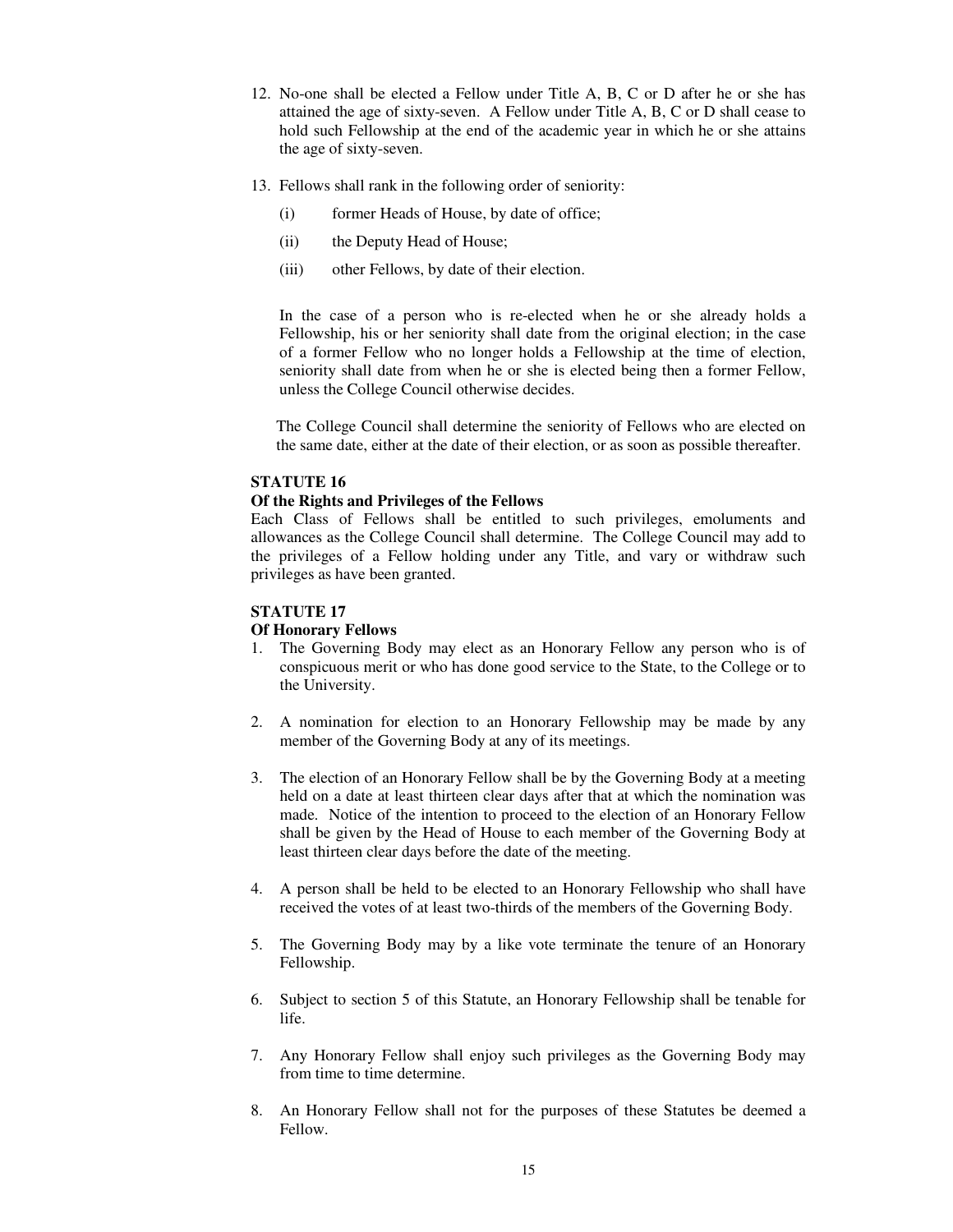#### **Of Visiting Fellows**

- 1. The College Council may on the nomination of the Head of House elect to a Visiting Fellowship any person if it considers that he or she is suitable for election and that it will be in the interests of the College to elect that person.
- 2. The election of a Visiting Fellow shall require the votes of at least two-thirds of the members of the College Council present and voting, and at least eight votes recorded in his or her favour.
- 3. The College Council may by a like majority terminate the tenure of a Visiting Fellowship.
- 4. The Head shall not proceed to nominate a person for election to a Visiting Fellowship except he or she shall have given eleven clear days' notice in writing to each senior member of the Governing Body of intention to do so.
- 5. A Visiting Fellowship shall be held under such conditions and for such period as the College Council shall determine. A Visiting Fellowship may not be held for more than two consecutive years; but a person who has previously held a Visiting Fellowship for two years may be elected to another Visiting Fellowship at a later date.
- 6. A Visiting Fellow shall have such privileges, emoluments and allowances (if any) as the College Council shall allow; but he or she shall not be deemed to be a Fellow for the purpose of these Statutes, shall not be a member of the Governing Body, and election shall not automatically entitle him or her to any privileges, emoluments or allowances under Statute 16.
- 7. There shall be no admission of Visiting Fellows.

## **STATUTE 19**

## **Of the Scholars and Exhibitioners**

- 1. The College Council may elect persons to scholarships and exhibitions. There shall be as many Scholars and Exhibitioners as the College Council shall from time to time determine.
- 2. The annual value of a Scholarship or an Exhibition or a prize or any other emoluments which may be paid to students shall be such as the College Council shall from time to time determine.
- 3. The College Council shall determine the tenure of a Scholarship or Exhibition at the time of election of a Scholar or Exhibitioner.
- 4. Every Scholar-elect shall be admitted to his or her Scholarship by the Head of House according to the procedure laid down by the College Council.
- 5. The College Council may for sufficient reason suspend or terminate the tenure of a Scholarship or Exhibition. Before doing so, the College Council shall inform the person concerned of the matter against him or her, and shall give him or her the opportunity to explain himself or herself, in person where practicable. He or she shall have the right to appeal within thirty days to the Governing Body, whose decision shall be final.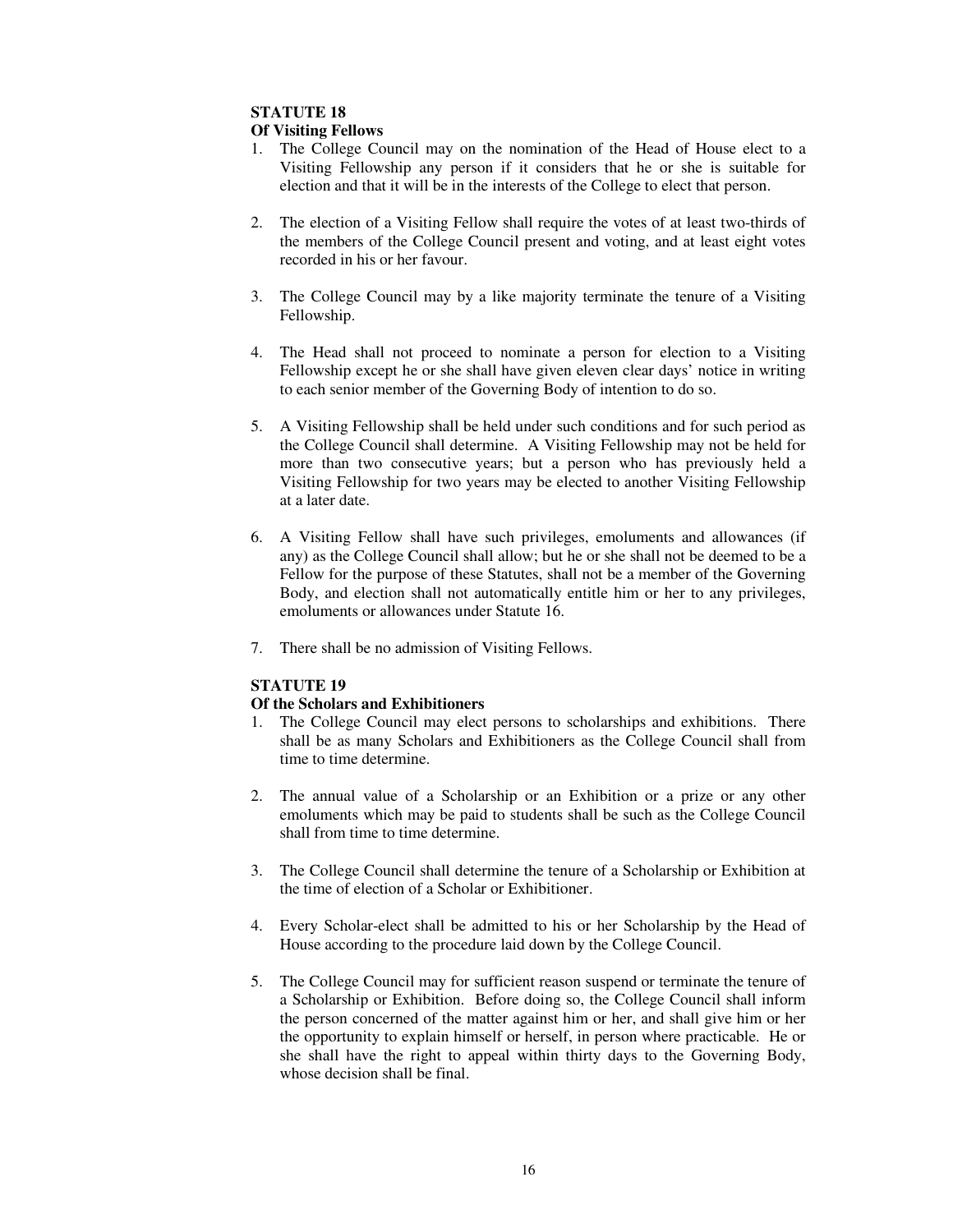# **Of the Officers of the College**

- 1. There shall be in the College a Bursar, a Senior Tutor, a Dean, a Praelector, a Librarian, a Chaplain and as many Tutors and Lecturers and other Officers as the College Council may from time to time determine.
- 2. Any Officers to whom this Statute applies shall be appointed by the College Council on the nomination of the Head of House. The tenure of an Officer shall be fixed by the College Council at the time of appointment or reappointment, provided that the period so determined shall not exceed five years.
- 3. If the College Council is satisfied that there is cause of sufficient gravity for so doing, it may, by a resolution approved by two-thirds at least of the College Council, remove or suspend a College Officer from office. An Officer who has been suspended or deprived of Office shall be entitled to appeal within thirty days to the Visitor, who may confirm, vary, or reverse the decision of the College Council, and who decision shall be final. Before voting to remove or suspend a College Officer, the College Council shall first inform him or her of any matter against him or her and give him or her the opportunity to answer the case for his or her removal from office in person, where he or she so desires. Provided that it shall not be necessary to inform the Officer if his or her physical disability or any other irremovable cause makes it impossible to communicate with him or her.
- 4. Subject to what is expressly provided elsewhere in these Statutes, the powers, duties, privileges and emoluments of College Officers appointed under this Statute shall be such as the College Council shall determine. They may be varied from time to time.
- 5. The College Council may be Regulation require any College Officer to live within a prescribed distance of the College.
- 6. A College Officer who has communicated his or her resignation from Office in writing to the Head of House and has not withdrawn it shall vacate Office when his or her resignation has been communicated to the College Council.
- 7. An Officer to whom this Statute applies shall cease to hold Office at the end of the academical year in which he or she attains the age of sixty-seven years.
- 8. If an Officer to whom this Statute applies is granted leave of absence, the College Council may appoint another person to act in his or her place. The person so appointed shall have all the powers of the Officer for whom he or she is acting.

## **STATUTE 21**

## **Of the Superannuation Scheme**

- 1. The College shall participate in such superannuation scheme or schemes as determined by the College Council from time to time.
- 2. The College Council shall make regulations for the administration of its superannuation arrangements, provided that in so far as such regulations relate to the Universities' Superannuation Scheme (U.S.S.) they shall be compatible with the constitution and rules of the U.S.S.

# **STATUTE 22**

## **Of the Senior Tutor and Tutors**

1. Every student member of the College shall be allocated as a pupil to a Tutor.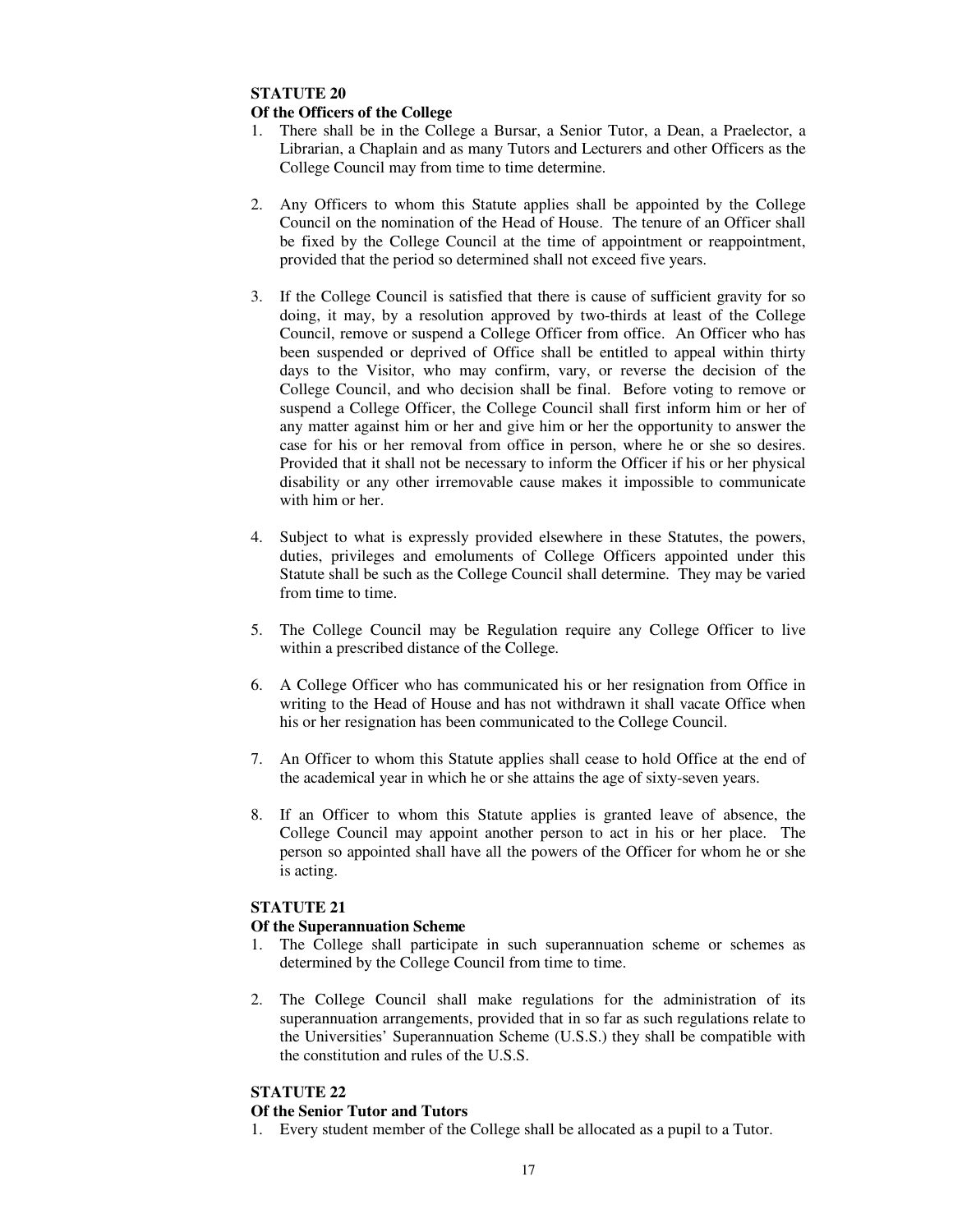- 2. The allocation shall be made by the Head of House, or such other College Officer as he or she shall, with the approval of the College Council, appoint.
- 3. It shall be the duty of a Tutor to look after the welfare of his or her pupils, to advise them in respect of their studies, and to co-operate with the Dean in maintaining discipline among the students of the College.
- 4. In carrying out these duties, a Tutor shall have power to impose fines on his or her pupils within the limits laid down by Regulations, and with the concurrence of the Head of House to order their temporary removal from College for a period which does not prevent them from keeping Term.
- 5. The Senior Tutor shall have such duties as the College Council shall from time to time determine.

#### **Of the Dean**

- 1. The Dean shall, in conjunction with the Senior Tutor and Tutors, be responsible to the Governing Body for maintaining good discipline and the observance of College Regulations on the part of the students of the College.
- 2. The Dean shall exercise such other oversight of the students of the College and shall perform such other duties in College as the College Council may direct.
- 3. Where students have broken College Regulations or otherwise misbehaved, the Dean shall have power to fine within limits laid down by the College Council. He or she may also impose such other minor disciplinary sanctions as may be appropriate, subject to any limitations which the College Council may lay down.
- 4. The College Council may assign to a Junior or Assistant Dean such of the Dean's duties as it deems appropriate.

#### **STATUTE 24**

#### **Of the Board of Discipline**

- 1. The Board of Discipline shall consider any serious breach of discipline that has allegedly occurred among student members of the College and has been referred to the Board by the Head of House.
- 2. The Board of Discipline shall consist of four Fellows chosen for the hearing by the Head of House. The members of the Board shall normally be drawn from the Senior Tutor and the Tutors; but if less than four of these are able and willing to serve, the Head of House may appoint any Fellow. The Senior Tutor, is a member of the Board, shall preside; otherwise it shall be the member of the Board who is the most senior.
- 3. The members of the Board shall not include any person on whose complaint the Head of House has referred the matter to the Board, the Tutor of the student concerned, or any person who has agreed to help the student in presenting his or her defence. These persons may address the Board, but must withdraw then the Board is considering the case.
- 4. A student of the College whose behaviour has been referred to the Board shall be informed in advance of the matter against him or her; he or she shall be given the opportunity to explain himself or herself, in person where practicable; and in relation to the proceedings he or she shall have, if he or she so desires, the assistance of a person of his or her choice.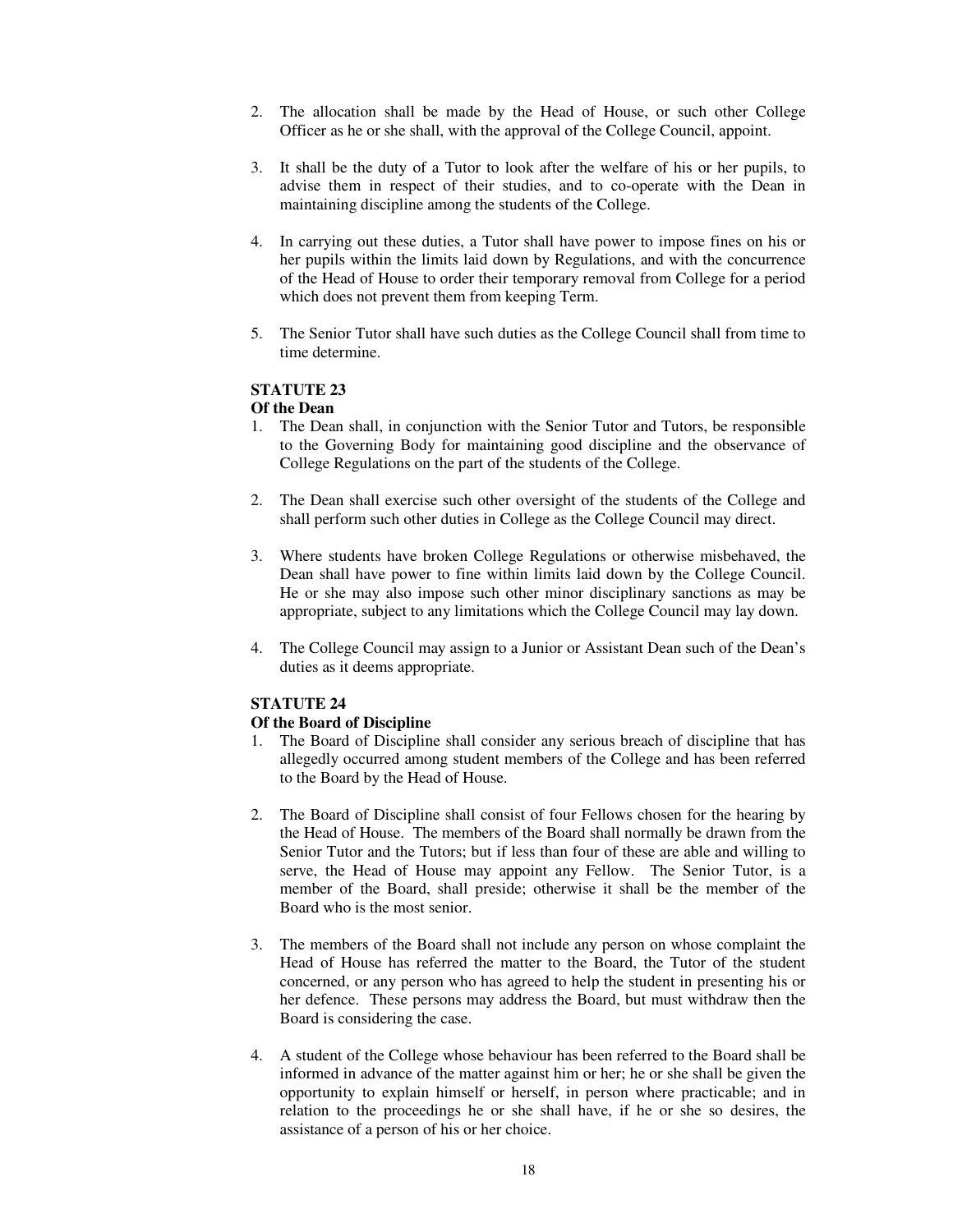5. The Board of Discipline may fine, remove from College for a limited period, or expel. A student who is expelled shall have the right to appeal within fourteen days to the College Council, before which he or she shall also have the right to be heard. When hearing such an appeal, the College Council shall sit without any of the members who sat on the Board of Discipline. The Council shall have the power to confirm, vary or reverse the decision of the Board of Discipline. In such a case the decision of the College Council shall, subject to Statute 2, be final. In other cases, the decision of the Board of Discipline shall, subject to Statute 2, be final.

## **STATUTE 25**

#### **Of the College Chapel**

- 1. There shall be a College Chapel.
- 2. Prayers according to the use of the Church of England, or such other order as the Dean of Chapel may allow, shall be said or sung each morning and evening in the College Chapel during Full Term and on such other days as the Dean of Chapel shall direct.
- 3. The Holy Communion according to the use of the Church of England, or such other order as the Visitor may approve, shall be celebrated on all Sundays and Holy Days in Full Term and on such other days as the Dean of Chapel shall direct, and there shall also be said in the Chapel such other services as the Dean of Chapel may think fit.

## **STATUTE 26**

#### **Of the Dean of Chapel**

- 1. There shall be a Dean of Chapel. The Head of House, if a clerk in Anglican orders, shall be the Dean of Chapel; unless, at his or her request and with the approval of the Visitor, the Governing Body shall resolve that for the period of the Head's office, another person shall be Dean of Chapel.
- 2. If the Head is not a clerk in Anglican orders, or if the Governing Body has passed a resolution under section 1 of this Statute, the Dean of Chapel shall be a Fellow who is a clerk in Anglican orders appointed by the College Council, subject to the approval of the Visitor. He or she may be, but need not be, the Chaplain.
- 3. The Dean of Chapel shall have control over the services in the College Chapel; he or she shall be responsible for the Sacred Vessels, ornaments and books in the College Chapel; his or her consent shall be necessary for any use of the Chapel for purposes other than those expressly authorised by these Statutes and any Regulations made under them; and he or she shall have such other duties and responsibilities as the College Council shall from time to time determine.
- 4. The Dean of Chapel may delegate the direction of the music in Chapel to a suitably qualified person.
- 5. Section (8) of Statute 20 (deputies during leave of absence) shall apply to the Dean of Chapel. The other provisions of Statute 20 shall apply to an elected Dean of Chapel except where they are inconsistent with the terms of this Statute.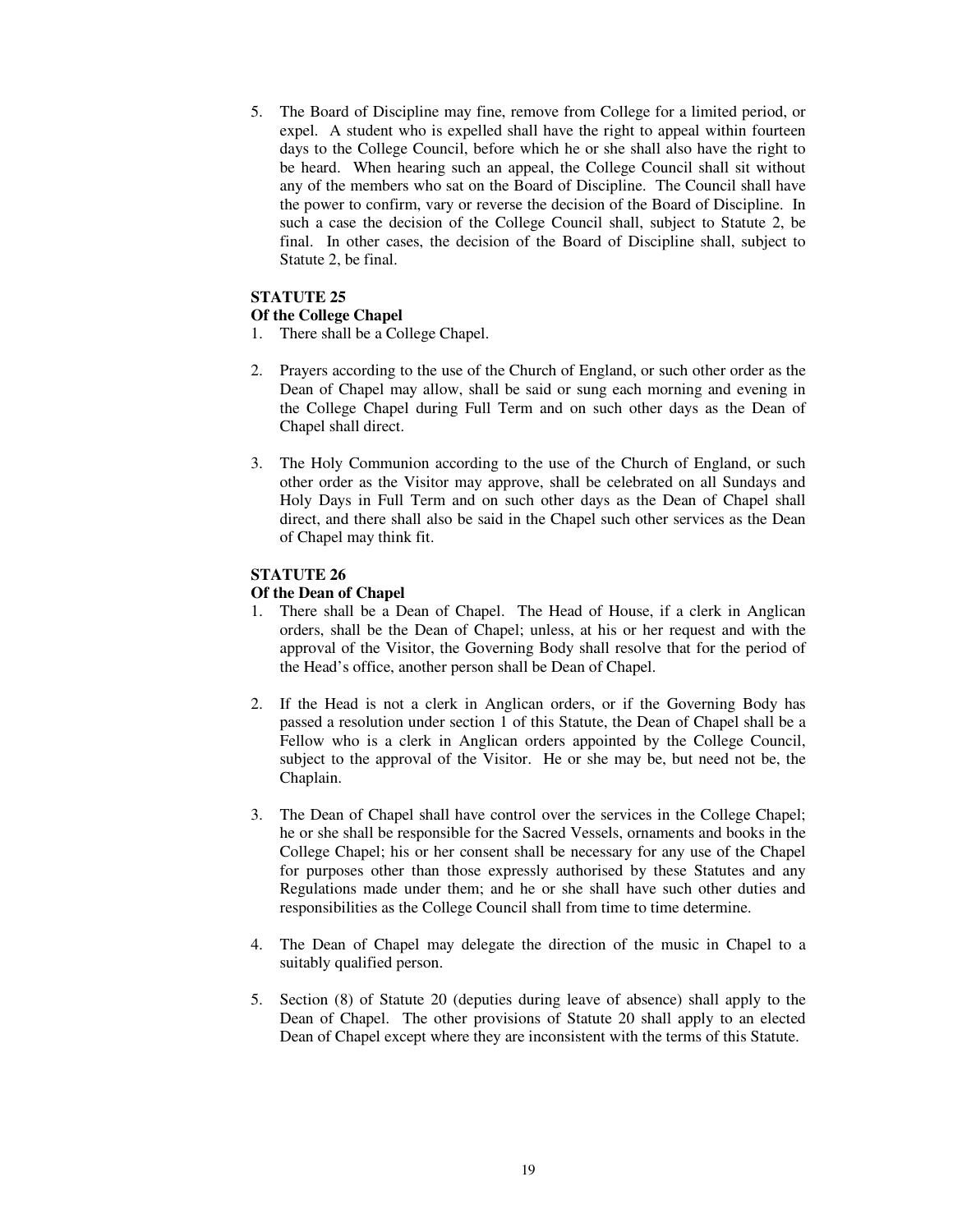#### **Of the Chaplain**

- 1. The College Council shall appoint a Chaplain to perform services in Chapel and to carry out such pastoral and other duties as the College Council shall from time to time determine.
- 2. The Chaplain shall be a clerk in Anglican orders, or, with the approval of the Visitor, some other person whom the Visitor certifies as suitably qualified for the office.
- 3. The College Council may appoint an Assistant or Junior Chaplain to assist the Chaplain in his or her duties.

# **STATUTE 28**

#### **Of the Bursar**

- 1. The Bursar shall, under the direction of the College Council, have the care of the property, income and expenditure of the College and shall be responsible for the proper keeping of its accounts. He or she shall superintend the supply of provisions and the domestic establishment of the College and shall, with the approval of the Head of House, appoint and dismiss the servants of the College, agree their conditions of employment and regulate their work.
- 2. The College Council may assign to a Steward or Assistant Bursar such of the Bursar's duties as it deems appropriate.

## **STATUTE 29**

#### **Of the Admission of Students**

- 1. The admission of students for the purpose of education and research shall be in the hands of the College Council, which may delegate these responsibilities to such College Officers as it may determine.
- 2. No student shall be permitted to come into residence until he or she has satisfied such conditions of admission to the University as are prescribed by the University and such other conditions as the College Council may think fit to impose.
- 3. Subject to the previous section, the College Council shall have power to make Regulations governing the studies of students, their periods of residence, their behaviour whilst in residence, and the conditions (including conditions as to academic performance) upon which they are permitted to reside.
- 4. The enforcement of College Regulations about academic performance shall be a matter for the College Council, whose decision shall, subject to Statute 2, be final.

## **STATUTE 30**

## **Of the Investment and Application of Capital Moneys**

- 1. The College Council shall have power to authorise the purchase, sale or transfer of property, real or personal, and securities (which term includes stocks, funds and shares) of any description on behalf of the College and may also apply moneys to any purpose to which capital moneys arising under the Universities and College Estates Act 1925 and 1964 may be applied.
- 2. In relation to the management, development, improvement, sale, lease, mortgage or other disposition of any land or any estate or interest therein held by the College or to the acquisition of any land or any estate or interest therein, the College Council may exercise any power and may carry out any transaction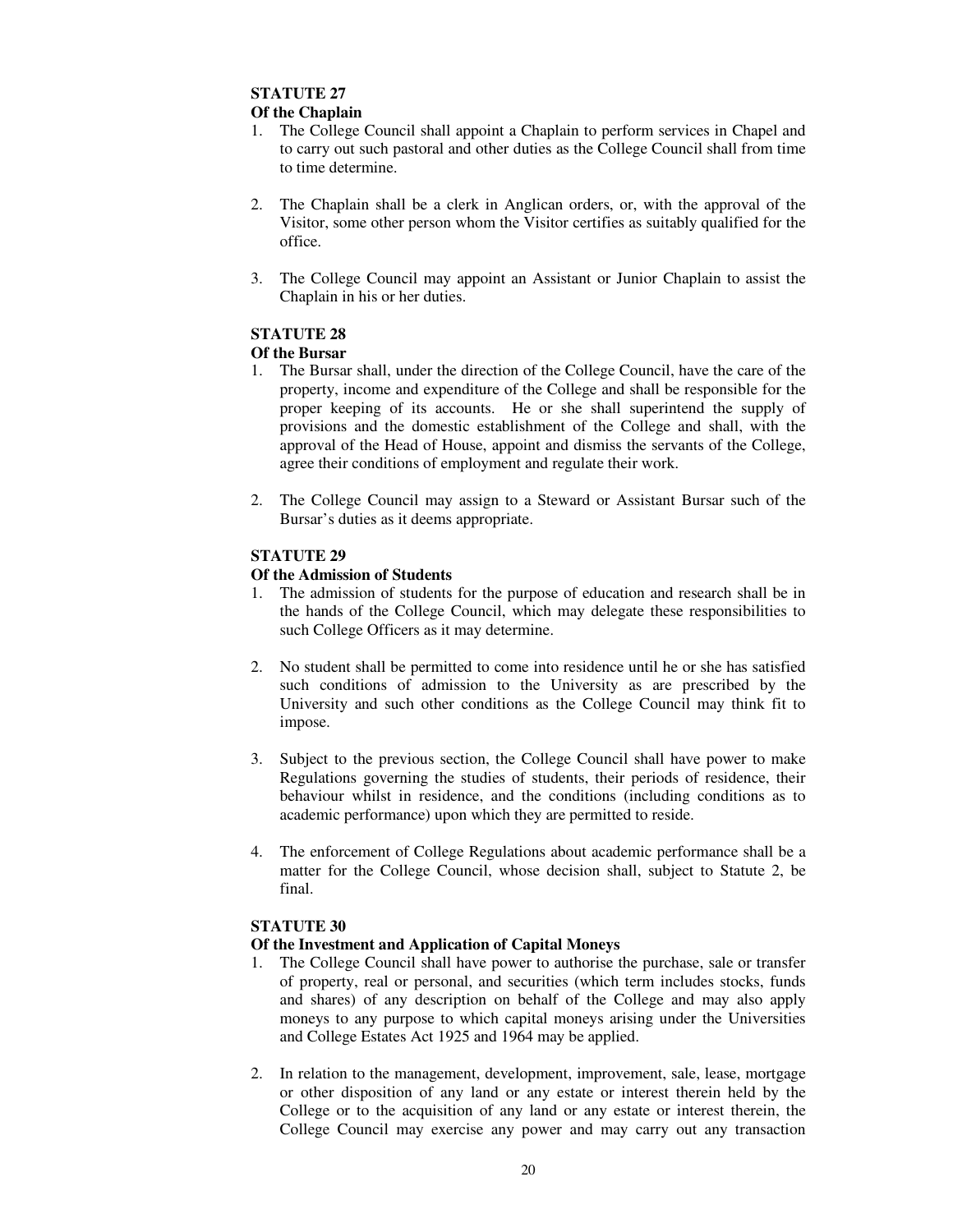which an individual holding or acquiring such land, estate or interest for his or her own benefit could exercise or carry out.

- 3. The powers conferred by this Statute shall apply to all endowments, land, securities, property and funds of the College. They shall also apply to any specific trust for purposes connected with the College of which the College is trustee which existed on the date of the approval of these Statutes by Her Majesty in Council; and, to the extent that the law permits, they shall also apply to any such fund created after that date.
- 4. The College Council may appoint an Investment Committee and delegate to it the power to buy and sell securities. The Committee shall consist of at least three members, one of whom shall be the Bursar, and one of whom shall be a member of a Merchant Bank or a Stockbroker. The Investment Committee shall be responsible to the College Council, which may withdraw its authority at any time.

## **STATUTE 31**

#### **Of the Accounts and Audit**

- 1. Subject always to the provisions of the University Statutes, the accounts of the College shall be kept in such form as the College Council may from time to time determine, and shall be presented to the Governing Body annually.
- 2. The accounts shall be closed in each year on such day as the College Council may from time to time determine, and shall be audited forthwith.
- 3. The College Council shall in each year appoint an auditor or auditors who shall audit the whole of the accounts of the College, provided that the College Council may if it thinks fit assign to a particular auditor or auditors the duty of auditing any particular part of the accounts. Every auditor shall be a qualified accountant, and no person shall hold the office of auditor together with any other office or place in the College.
- 4. The kitchen account and statistics shall be kept in such form as may be provided by the Statutes and Ordinances of the University. The kitchen shall bear the cost of the inspection of its accounts and of any report to be made thereon by any body or firm appointed by the University.
- 5. The auditor or auditors shall give such certificate or certificates as are required by the University Statutes in respect of the accounts audited by them, or shall state in writing to the Governing Body their reasons for withholding them.
- 6. On or before the thirty-first day of December next after the closing of the accounts, a statement of the accounts, as nearly as may be in the form prescribed by the University, shall be returned, together with any such certificate, to the Vice-Chancellor of the University.

#### **STATUTE 32**

#### **Of the power to accept endowments**

The Governing Body shall have power to accept endowments for any purposes in furtherance of the interests of the College as a place of education, religion, learning and research and to make regulations giving effect to wishes or suggestions of donors recorded in writing (whether so expressed as to create a trust or not) regarding the application of such endowments and regarding any place or emolument to be supported thereby, even though the regulations may be inconsistent with the provisions of these Statutes; provided always that no such regulation shall derogate from any obligation imposed on the Colleges by the Statutes of the University.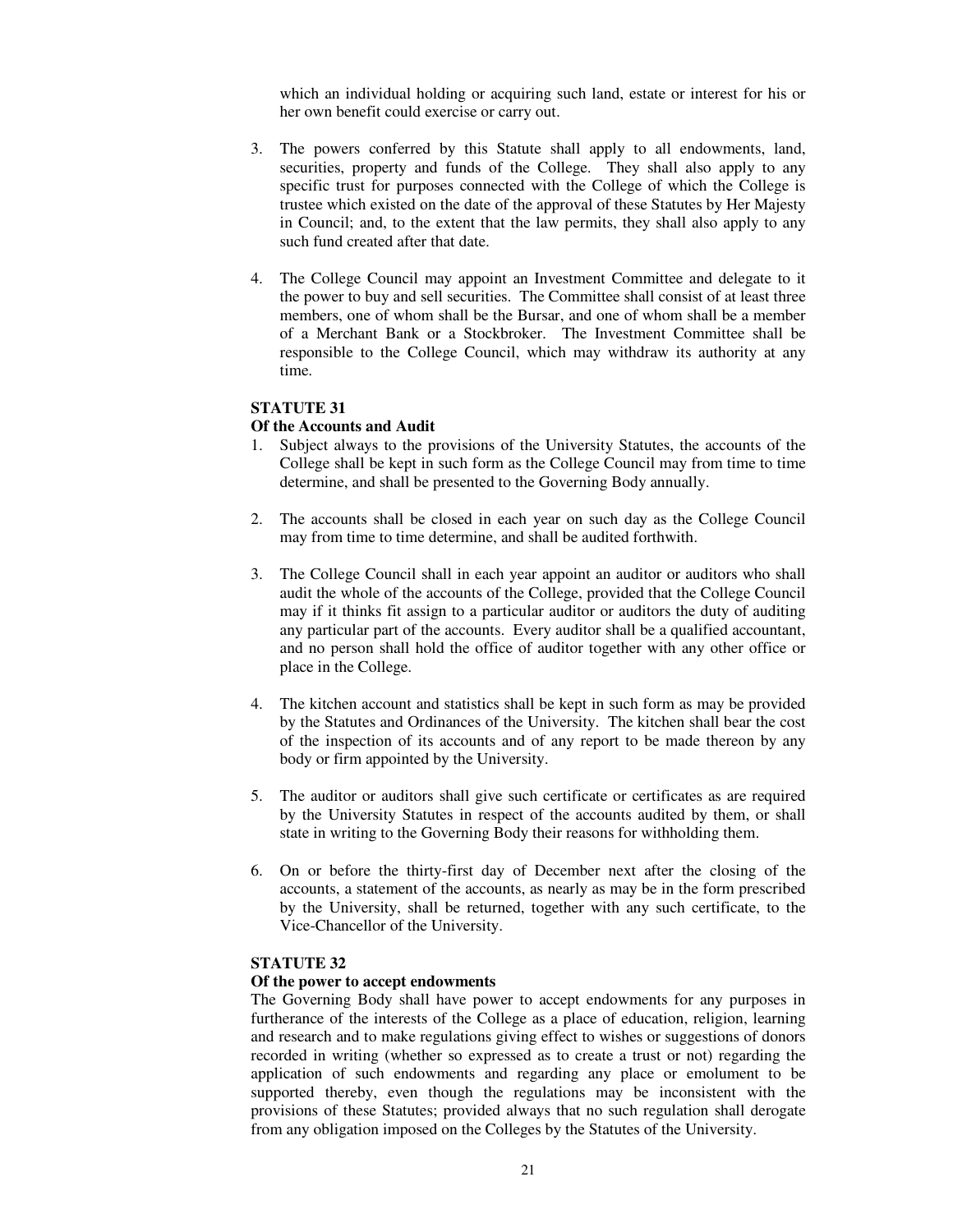## **Of leave of absence**

- 1. The College Council may grant leave of absence to the Head of House, to any Fellow and to any College Officer. During leave of absence they shall be dispensed from their duties, and shall be entitled to such pay and privileges as the College Council shall determine.
- 2. No person holding University Office who is dispensed from discharging the duties of his or her University Office under Statute D II 4 of the University (or any modification or re-enactment thereof from time to time in force), and no person dispensed from discharging the duties of his or her College Office, shall while he or she is so dispensed attend any meeting of the Governing Body or College Council, nor record any vote thereat, unless the Governing Body in the case of a meeting of the Governing Body, or the College Council in the case of a meeting of the College Council, expressly gives him or her permission to attend.
- 3. While a person is dispensed from discharging the duties of his or her University or College Office, he or she shall not carry any administrative duties for the College, nor attend any meetings of Committees of the Governing Body or of the College Council, except in so far as the College Council gives him or her permission.
- 4. A person holding University Office shall not be given permission under Sections 2. or 3. above, unless he or she has first obtained the consent of the appropriate University authorities.
- 5. Nothing in the preceding sections of this Statute shall affect the right of a Fellow to attend and vote at a meeting held under Statute 8, 10, 36 (election and removal of Head of House, and changes of Statute).

# **STATUTE 34**

# **Of the Common Seal**

- 1. The common seal of the College shall be in the joint custody of the Head of House and the Bursar.
- 2. Nothing shall go forth under the common seal except in pursuance of a resolution of the Governing Body in the case of a matter within the competence of the Governing Body, or of the College Council in the case of a matter within the competence of the College Council; but within its area of competence either body may by a resolution in general terms authorise the sealing and delivery of any class of deed or instrument.
- 3. The common seal shall not be affixed except in the presence of two persons, one of whom shall be the Head or Deputy Head of House and the other the Bursar; or failing these, the senior Fellow in residence and one of the Fellows.
- 4. A record shall be kept of all sealings and shall be accessible to all members of the Governing Body.

# **STATUTE 35**

# **Of meetings**

1. Except where the contrary is expressly provided by these Statutes, the rules contained in this Statute shall govern the meetings of any body constituted by these Statutes, and of any committee or sub-committee set up by any of those **bodies**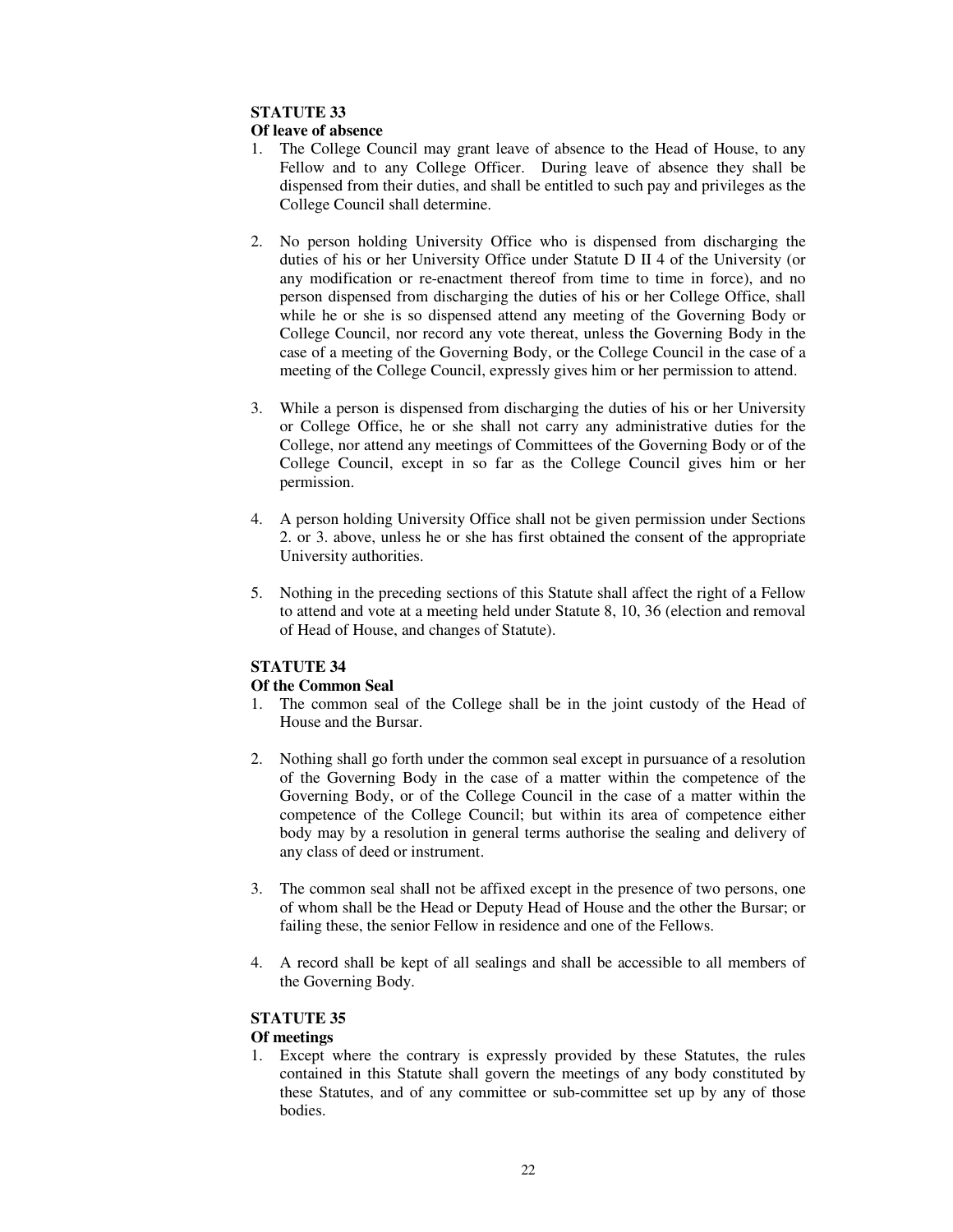- 2. The Head of House shall be the convenor of the Governing Body, of the College Council and of any other body or committee of which he or she is a member. If he or she is unable to convene a meeting, or fails when required by these Statutes to do so, the Deputy Head of House shall be empowered to convene a meeting. If the Deputy Head of House is unable to call a meeting, or fails when required by these Statutes to do so, that member of the Body in question who is the most senior Fellow able and willing to convene the meeting shall have power to do so.
- 3. It shall be the duty of every Fellow to leave with such officer as the College Council shall appoint an address in the United Kingdom to which notice of meetings may be sent, and notice of any meeting shall be validly given if delivered or posted to that address. In the case of the Head of House, notice of a meeting shall be validly given if delivered to the Lodge. (But notice valid under this section shall not necessarily suffice where notice must be given to someone of a proposal to remove him or her from office).
- 4. The following, if present and entitled to be present, shall preside:
	- (i) the Head of House;
	- (ii) if the Head of House in unable or unwilling to preside, the Deputy Head of House;
	- (iii) if neither the Head nor the Deputy Head of House is able and willing to preside, the senior Fellow able and willing to preside; unless the meeting (or in the case of a committee, the parent body) resolves that some other person shall preside, in which case that other person shall preside.
- 5. The business of any body or committee containing junior members shall be divided into reserved and unreserved business. comprise:
	- (i) any matter relating to the office or employment of any individual in the College;
	- (ii) any matter relating to the admission, punishment, expulsion, academic assessment, or financial affairs of any individual student;
	- (iii) any discussion of whether a particular item of business is reserved or unreserved business;
	- (iv) any other matter at the discretion of the Chairman.

In case of doubt, the Chairman shall decide whether an item of business is reserved or unreserved and his or her decision shall be final for the purpose of that meeting.

Junior members shall not receive papers in connection with, or be present during the discussion of, or record any vote or be counted in the reckoning of any majority in relation to any reserved business; but the Chairman may, in his or her discretion, permit a junior member to communicate his or her views on a matter of reserved business to the meeting in such a manner as the Chairman thinks fit.

6. Decisions shall be taken by a majority of the members present and voting. In the case of equality of votes the person presiding shall have a second or casting vote.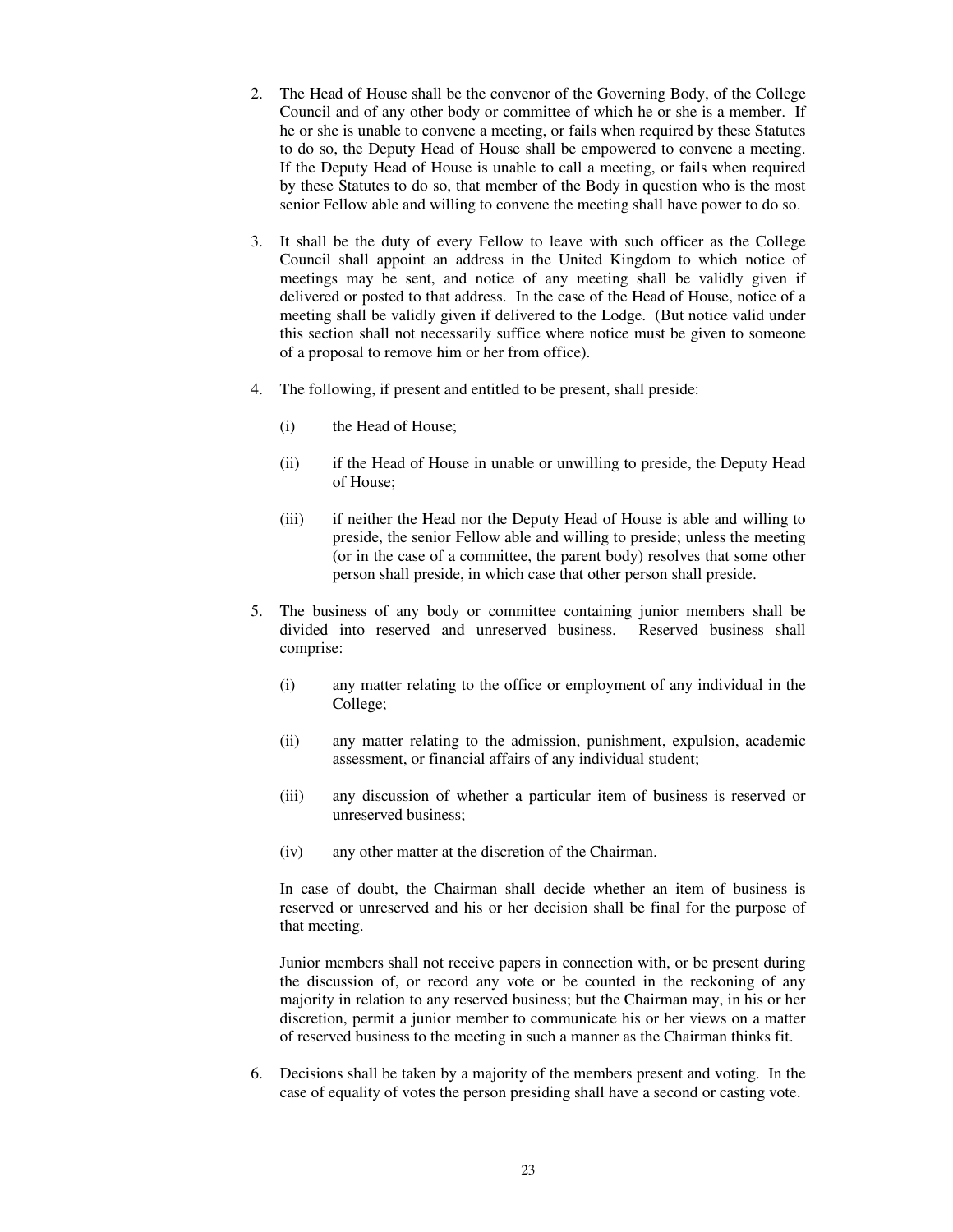- 7. In calculating any quorum or majority at any meeting held under these Statutes, all persons who are currently dispensed from carrying out their College or University duties shall be left out of account, except where they are entitled to attend and do so.
- 8. If a meeting is discussing a matter in which a person present has
	- (i) a particular financial interest, or
	- (ii) any other personal interest which in the opinion of the Chairman makes his or her presence undesirable,

he or she shall withdraw until after the decision is taken; but he or she shall be entitled to make representations to the meeting, either in writing, or in person before withdrawing.

## **STATUTE 36**

#### **Of changes of Statute**

The Statutes may be changed under the procedure laid down by the Oxford and Cambridge Act 1923 (as amended by the Selwyn College Cambridge Act 1988), or by such other procedure as shall be laid down by Act of Parliament.

#### **STATUTE 37**

#### **Of the interpretation of these Statutes**

If any question shall arise as to the meaning of anything in these Statutes it shall be decided by the Governing Body at a meeting specially called for the purpose; provided that the Head of House, any three Fellows, and any person who is affected by such decision, may appeal to the Visitor. Upon such appeal, the Visitor may confirm, vary or reverse the decision of the Governing Body and his decision shall be final.

# **STATUTE 38**

## **Of the Statutes Committee**

- 1. The Statutes Committee shall consist of the Head of House, the Bursar and two other members of the Governing Body elected annually by the Governing Body.
- 2. It shall be the duty of the Statutes Committee to ensure the Statutes of the College and any Regulations made under them are regularly published and made accessible to members of the College, to keep their operation under continuous review, and to make proposals for changes of Statutes and Regulations where they consider changes to be necessary.
- 3. Nothing in this Statute shall prevent any other person from proposing changes in the Statutes and Regulations of the College.

## **STATUTE 39**

## **Of contraventions of these Statutes**

- 1. If, within thirty days after the doing of any act, including an election, by the person or body having power to act under these Statutes, it is represented in writing to the Head of House that there has been a contravention of these Statutes or of any Regulations made thereunder, he or she shall inquire into the matter and shall declare either that there has been no contravention, or that the said act is of no effect, or, if he or she is of opinion that the irregularity has not affected the result, that the validity of the act is not affected by such contravention.
- 2. If he or she has not announced his or her decision within ten days after receipt of the representation, or if they are dissatisfied with his or her decision, any six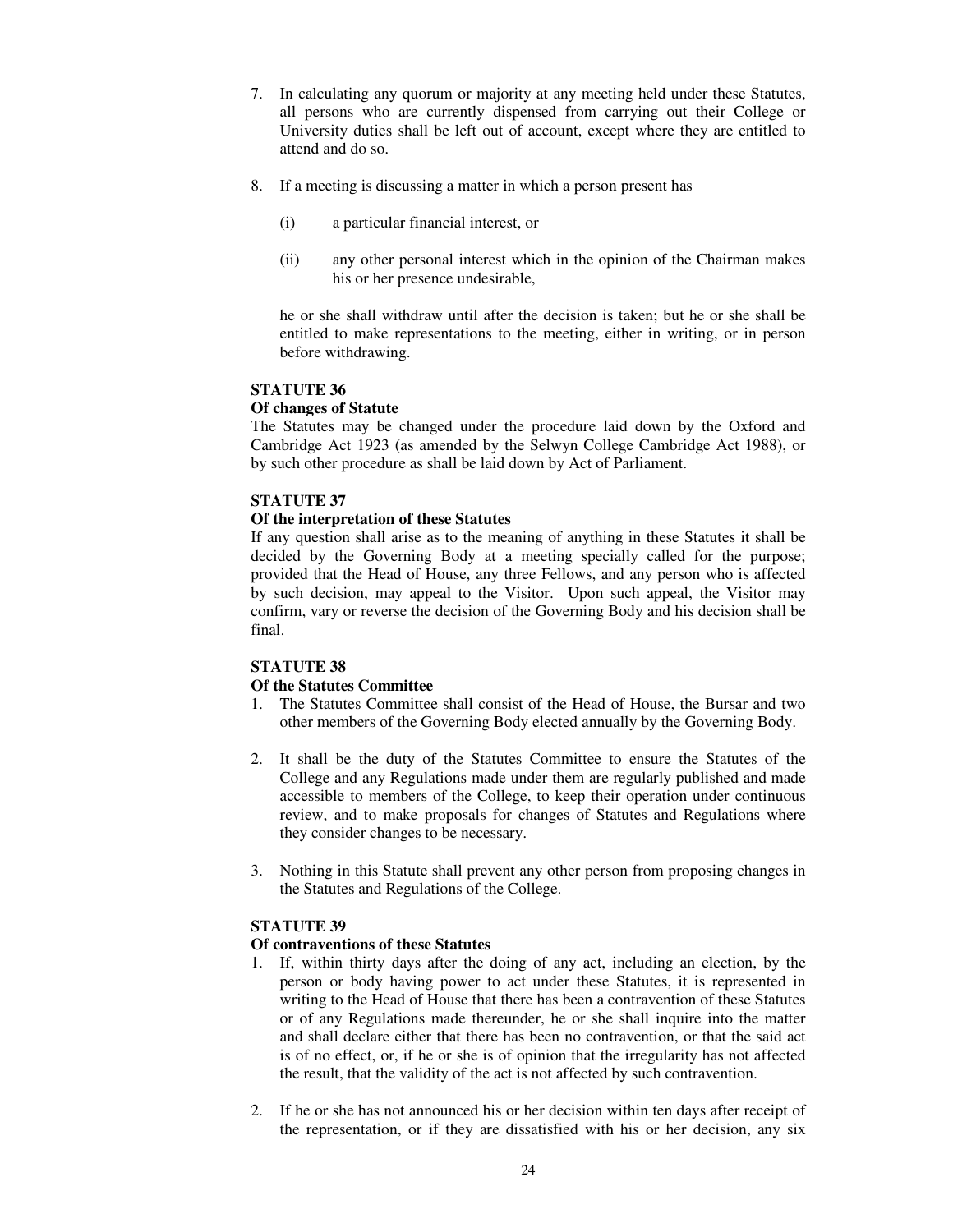members of the Governing Body may within one week appeal in writing to the Visitor, whose decision shall be final. If there is no such appeal, the decision of the Head of House shall be final.

3. No act shall be invalid by reason of the fact that there has been a contravention of these Statutes or any Regulations made thereunder unless there has been a representation in writing as aforesaid within thirty days after it was done, and even where such a representation is made this shall not affect the operation of the proviso to Statute 6(10) (which safeguards the position of third parties who deal with the College in good faith).

#### **STATUTE 40**

#### **Of the date of these Statutes, of the repeal of previous Statutes; of the Charter; and transitional provisions.**

- 1. These Statutes shall come into force on the day on which they receive the approval of Her Majesty in Council.
- 2. From that day all Statutes of the College in force before that time shall be repealed.
- 3. The Head of House at the date of operation, every person holding a Fellowship or College Office at the same date shall continue in office subject to these Statutes.
- 4. These Statutes, including the repeal of previous Statutes, shall operate without prejudice to any interest possessed by any person by virtue of his or her having, before the Statute comes into operation, become a Member of the College, been elected or appointed to any office or emolument in the College, or acquired a vested right to be elected or appointed thereto.
- 5. The repeal of such former Statutes shall not be taken to revive the provisions of any previously existing Statutes of the College.
- 6. The Charter of Incorporation of Selwyn College dated 13 September 1882 shall remain in force:
	- (i) up to and including the words "situated within our United Kingdom of Great Britain and Ireland" in clause 2;
	- (ii) for the words "Master and Council of Selwyn College" there shall be substituted in Clause 1., the words "Head, Fellows and Scholars of Selwyn College", and elsewhere the words "Governing Body".

## **STATUTE 41 Academic Staff**

#### **PART I CONSTRUCTION AND INTERPRETATION**

- 1. This Statute and any Regulation made under this Statute shall be construed in every case to give effect to the following guiding principles, that is to say:
	- (i) to ensure that members of the academic staff of the College have freedom within the law to question and test received wisdom, and to put forward new ideas and controversial or unpopular opinions, without placing themselves in jeopardy of losing their jobs or privileges;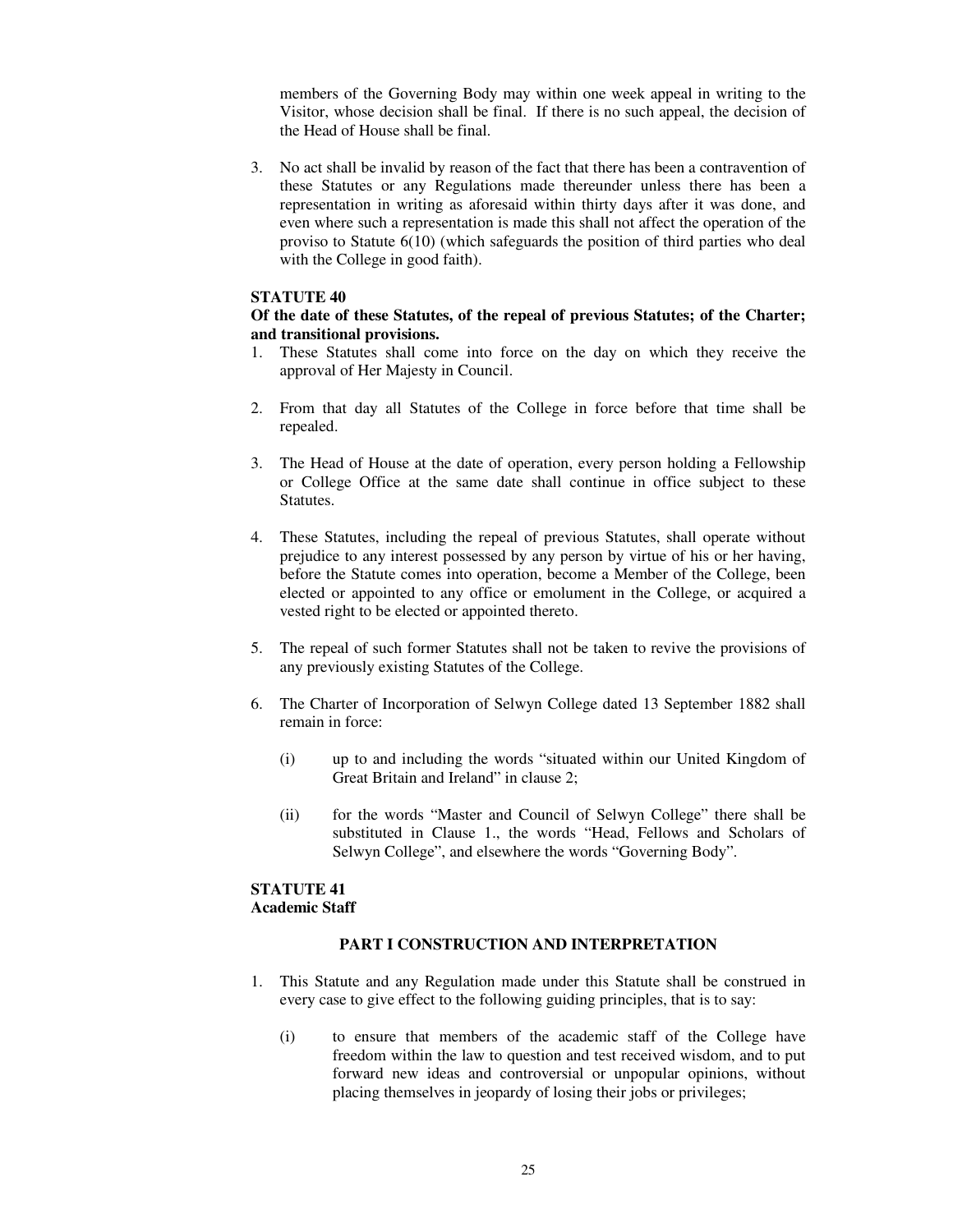- (ii) to enable the College to provide education, to promote learning, and to engage in research efficiently and economically; and
- (iii) to apply the principles of justice and fairness.
- 2. No provision in Part II, Part III, Part IV or Part VII shall enable any member of the academic staff to be dismissed unless the reason for the dismissal may in the circumstances (including the size and administrative resources of the College) reasonably be treated as a sufficient reason for dismissal.
- 3. (1) This Statute shall apply:
	- (i) to any person holding a College Office designated by the Governing Body as one to which this Statute applies;
	- (ii) to any person employed by the College to carry out teaching or research save for those holding appointments which have been excluded by the Governing Body from the scope of this Statute on the ground that the person's duties in that regard are only of a limited nature; and
	- (iii) to the Head of House, to the extent and in the manner set out in Part VII of this Statute.
	- (2) In this Statute any reference to "academic staff" means those persons mentioned in section 3(1).
- 4. For the purposes of this Statute the following terms have the meanings specified:

"**dismiss**" and "**dismissal**" mean dismissal of a member of the academic staff and

- (a) include remove or, as the case may be, removal from office; and
- (b) in relation to employment under a contract, shall be construed in accordance with section 55 of the Employment Protection (Consolidation) Act 1978.

"**good cause**" in relation to the dismissal or removal from office of a member of the academic staff of the College, being in any case a reason which is related to conduct or capability or qualifications for performing work of the kind which the member was appointed or employed to do, means:

- (i) conviction for an offence which may be deemed by a Disciplinary Committee appointed under Part III to be such as to render the person convicted unfit for the performance of the duties of his or her office or for employment as a member of the academic staff of the College; or
- (ii) conduct of an immoral, scandalous, or disgraceful nature incompatible with the duties of the office or employment; or
- (iii) conduct constituting failure or persistent refusal or neglect or inability to perform the duties or comply with the conditions of the office or employment; or
- (iv) physical or mental incapacity established under Part IV.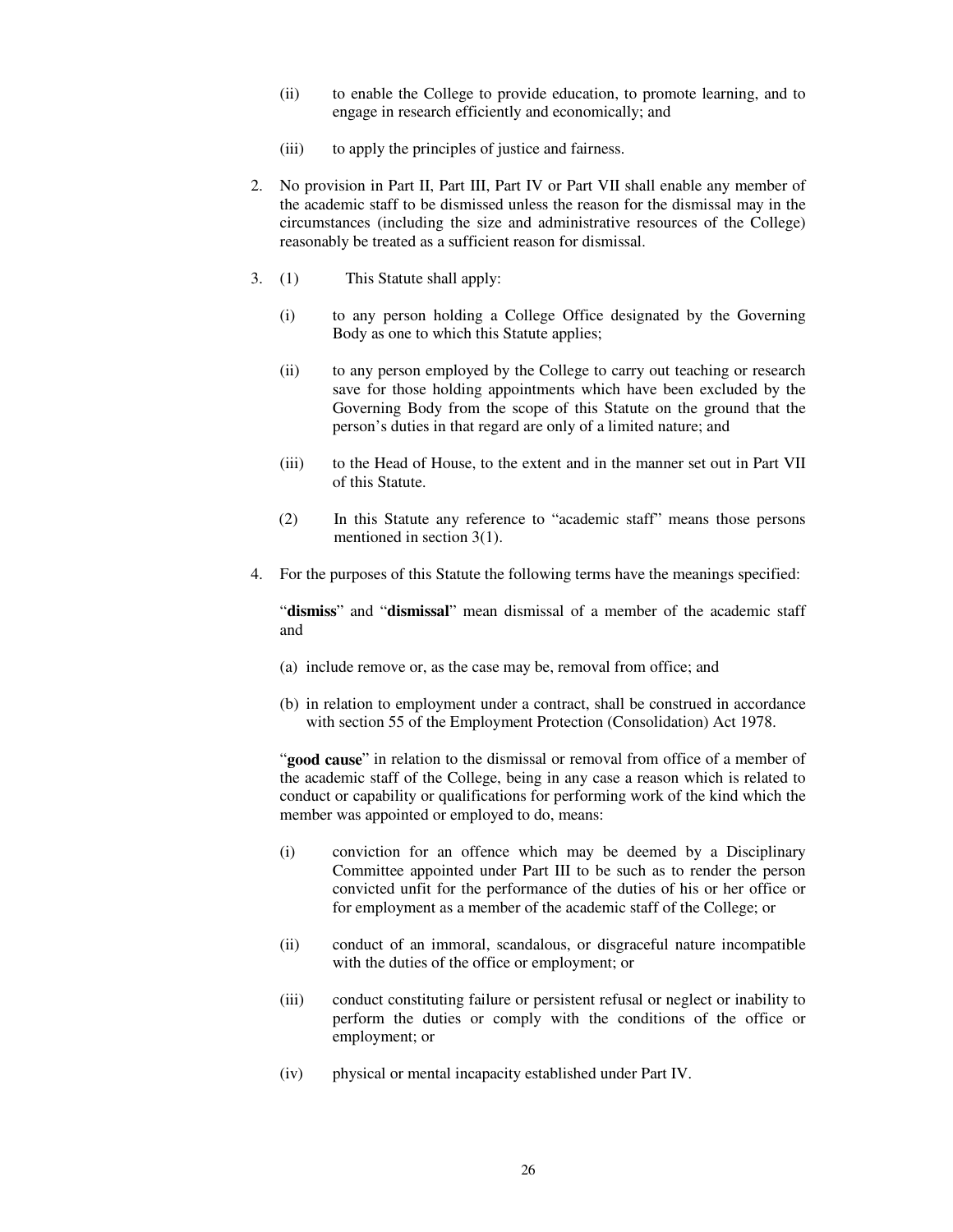In this section:

"**capability**" means capability assessed by reference to skill, aptitude, health, or any other physical or mental quality; and

"**qualifications**" means any degree, diploma, or other academic, technical, or professional qualification relevant to an office or position held.

- 5. For the purposes of this Statute, "dismissal" shall be taken to be a dismissal by reason of redundancy if it is attributable wholly or mainly to:
	- (i) the fact that the College has ceased, or intends to cease, to carry on the activity for the purposes of which the person concerned was appointed or employed, or has ceased, or intends to cease, to carry on that activity in the place in which the member concerned worked; or
	- (ii) the fact that the requirements of that activity for members of the academic staff of the College to carry out work of a particular kind in that place have ceased or diminished or are expected to cease or diminish.
- 6. 1. In any case of conflict, the provisions of this Statute shall prevail over those of any other Statute of the College in force on the date on which the instrument making these modifications was approved under sub-section (9) of section 204 of the Education Reform Act 1988, and over those of any Regulation, and the provisions of any Regulation made under this Statute shall prevail over those of any Regulation made under such other Statutes:
	- (i) Provided that Part III, Part IV and Part VII shall not apply in relation to anything done or omitted to be done before the date on which the instrument making these modifications was approved under sub-section (9) of section 204 of the Education Reform Act 1988.
	- (ii) provided also that disciplinary proceedings in relation to anything done or omitted to be done before that date may continue or be instituted after that date under the relevant College Statutes in force before that date.

 2. Nothing in any appointment made, or contract entered into, shall be construed as overriding or excluding any provision made by this Statute concerning the dismissal of a member of the academic staff of the College by reason of redundancy or for good cause;

Provided that this shall not invalidate any waiver made under section 142 of the Employment Protection (Consolidation) Act 1978.

 3. For the avoidance of doubt it is hereby declared that nothing in Part III of this Statute shall be construed as affecting the Statutes and Regulations of the College concerning re-election on the expiry of a fixed term of a Fellowship.

 4. Nothing in any other Statute shall enable the Governing Body to delegate their power to reach a decision under section 10.

 5. In this Statute references to numbered Parts, sections and paragraphs are references to Parts, sections and paragraphs so numbered in this Statute.

7. (1) No one shall sit as a member of any of the bodies established under this Statute, and no one shall be present at a meeting of such a body when the body is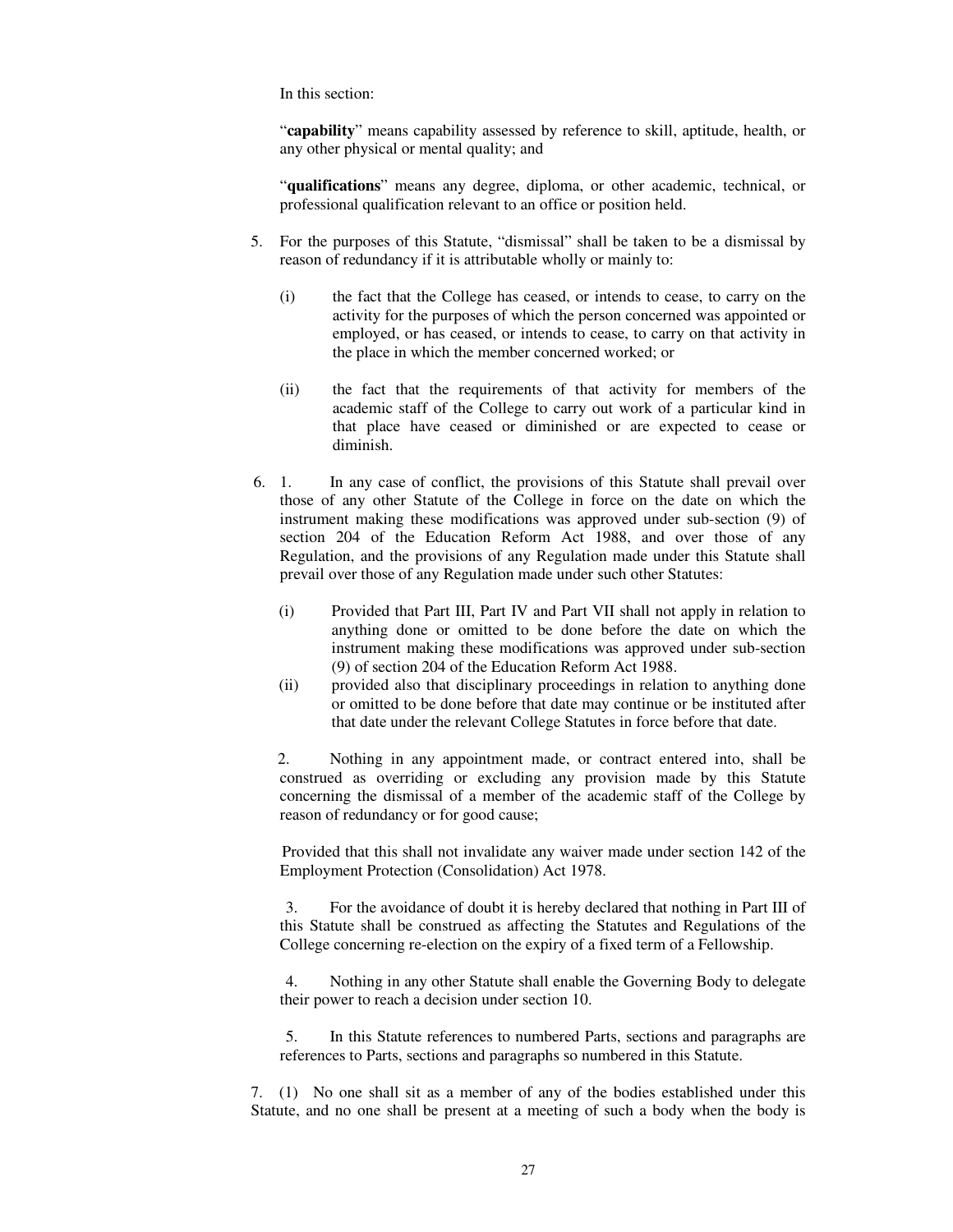considering its decision or discussing a point of procedure, except as provided by this Statute or by any Regulation made under this Statute.

(2) In any case where an Officer of the College or any person is designated to perform any duties or exercise any powers under this Statute, and that Officer or person is himself or herself involved in the matter in question, the Governing Body may appoint an alternate to act in his or her place under procedures prescribed by a Regulation made under this Statute.

#### **PART II REDUNDANCY**

8. This Part enables the Governing Body, as the appropriate body for the purposes of section  $203(1)(a)$  of the Education Reform Act 1988, to dismiss any member of the academic staff by reason of redundancy.

9. (1) Nothing in this Part shall prejudice, alter or affect any rights, powers or duties of the College or apply in relation to a person unless:

- (a) his or her appointment is made, or his or her contract of employment is entered into, on or after  $20<sup>th</sup>$  November 1987; or
- (b) he or she is promoted on or after that date.

(2) For the purposes of this section in relation to a person, a reference to an appointment made or a contract entered into on or after  $20<sup>th</sup>$  November 1987 or to promotion on or after that date shall be construed in accordance with subsections (3) to (6) of section 204 of the Education Reform Act 1988.

10 The Governing Body shall have power to decide that there should be a reduction by way of redundancy either:

- (a) in the academic staff of the College as a whole; or
- (b) in the academic staff concerned with any area of academic work in the College.

11. (1) If the Governing Body have reached a decision under section 10, they shall either:

- (a) select the requisite members of the academic staff for dismissal by reason of redundancy, if such a course satisfies the guiding principles set out in section 1; or
- (b) appoint a Redundancy Committee, whose duties shall be:
	- (i) to select and recommend the requisite members of the academic staff for dismissal by reason of redundancy; and
	- (ii) to report their recommendations to the Governing Body by such date as the latter may determine.
- (2) A Redundancy Committee appointed under this section shall comprise:
- (a) a Chairman; and
- (b) two Fellows not being members of the academic staff; and
- (c) two members of the academic staff.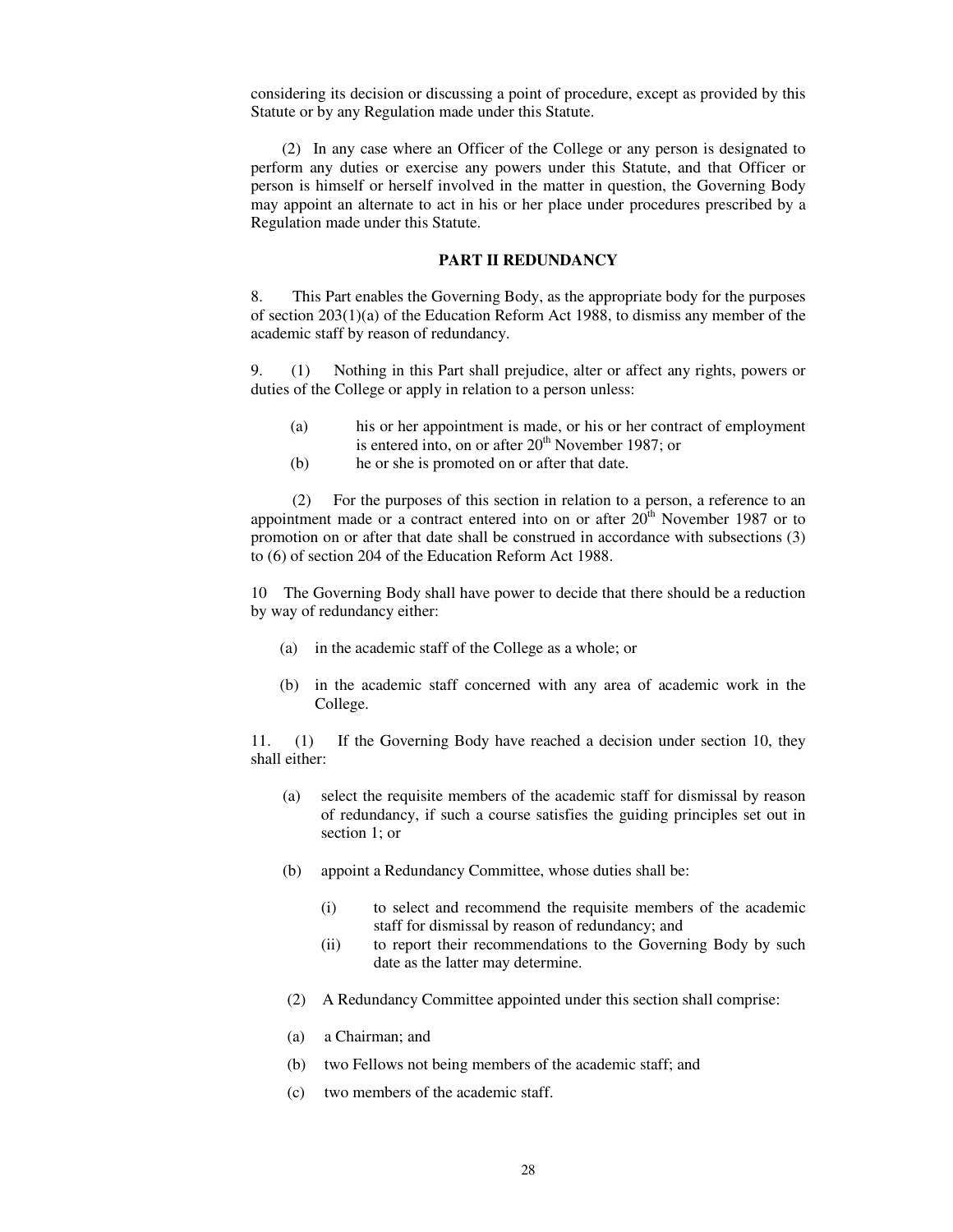(3) The Governing Body shall either approve any selection recommendation recommended by the Redundancy Committee, or remit it to the Redundancy Committee for further consideration in accordance with their such further directions as the Governing Body may give.

(4) A member of the academic staff shall not be selected for dismissal under this section unless he or she has been afforded a reasonable opportunity to make representations to the Governing Body.

12. (1) If the Governing Body have themselves selected a member or members of the academic staff for dismissal by reason of redundancy or have approved a selection recommended by the Redundancy Committee they may authorise an officer of the College as their delegate to dismiss any member of the academic staff so selected.

(2) Each member of the academic staff selected for dismissal shall be given separate notice of such selection. The notice shall sufficiently identify the circumstances which have satisfied the Governing Body that the intended dismissal is reasonable and in particular shall include:

- (a) a summary of the action taken by the Governing Body under this Part;
- (b) an account of the selection procedure used;
- (c) a reference to the rights of the person notified to appeal against the dismissal or the decision to dismiss and to the time within which any such appeal is to be lodged under Part V; and
- (d) a statement indicating when the intended dismissal is to take effect.

#### **PART III DISCIPLINE, DISMISSAL AND REMOVAL FROM OFFICE**

13. (1) If it appears to the Head of House that there are grounds for believing that the conduct or performance of a member of the academic staff is or has been unsatisfactory, he or she shall inquire into the matter. If the Head of House concludes after investigation that the member is or has been at fault, he or she may issue an oral warning to the member. The Head of House shall specify the reason for the warning, shall indicate that it constitutes the first stage of the College's disciplinary procedure, and shall advise the member that he or she may appeal against the warning under paragraph (4) of this section.

(2) If the Head of House concludes after investigation that the fault is sufficiently serious to justify it, or if a further offence occurs, he or she may issue a written warning to the member. Such a warning shall specify the complaint made against the member, the improvements required in the member's conduct or performance, and the period of time within which such improvements are to be made. The Head of House shall advise the member that he or she may appeal against the warning under paragraph (4), and shall indicate that, if no satisfactory improvement takes place within the stated time, a complaint may be made seeking the institution of charges to be heard by a Disciplinary Committee.

(3) The Head of House shall keep a written record of any warning issued under paragraph (1) or paragraph (2). No further account shall be taken on an oral warning when one year has elapsed after the date of issue, and no further account shall be taken of a written warning when two years have elapsed after the date of issue.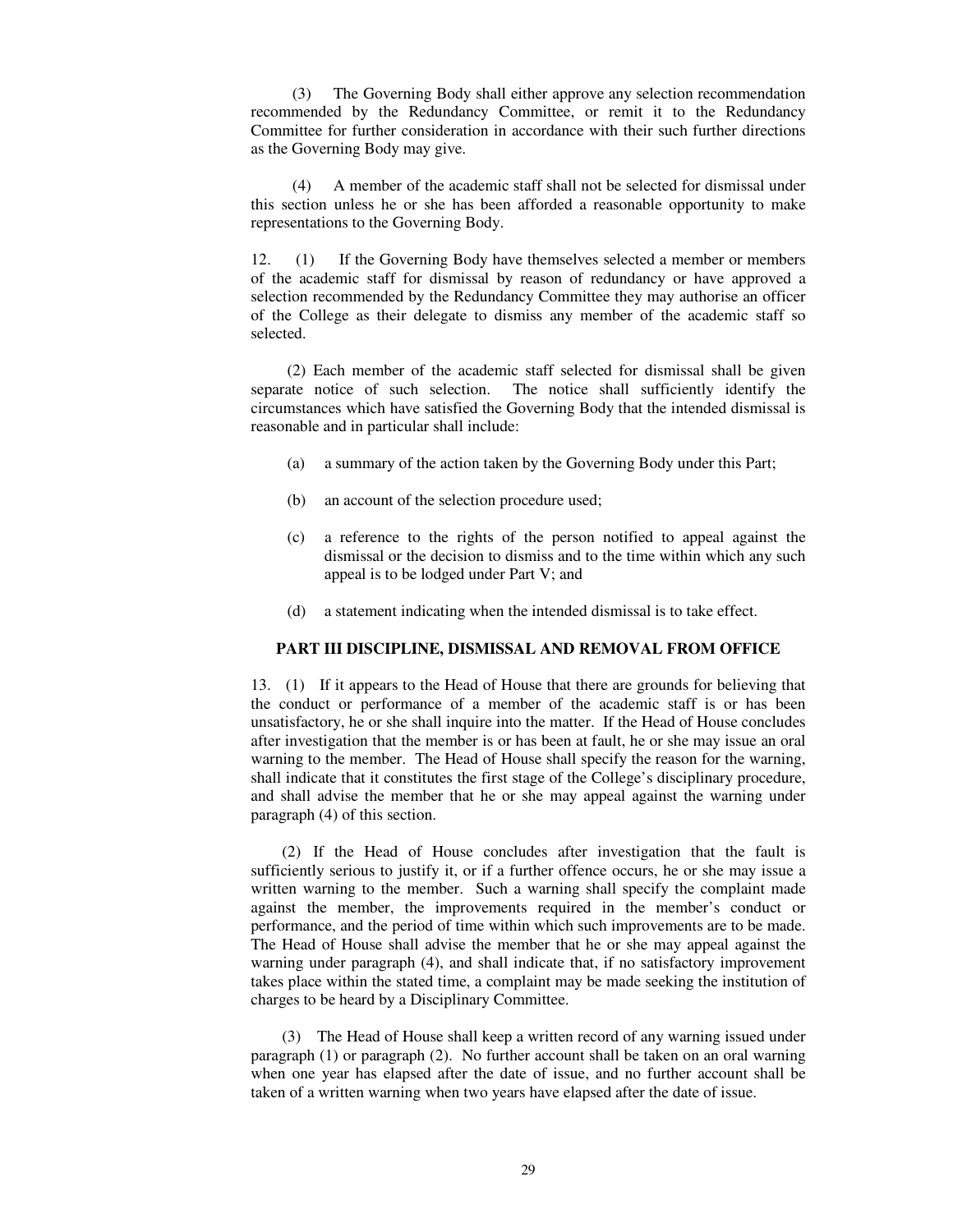(4) A member of the academic staff who wishes to appeal against a disciplinary warning shall inform the Head of House within two weeks. An Appeals Committee appointed by the Governing Body shall hear the appeal and the Committee's decision shall be final. If the appeal is allowed, the warning shall be disregarded for the purposes of section 14.

14. (1) If there has been no satisfactory improvement following a written warning given under section 13, or in any case where it is alleged that conduct or performance may constitute good cause for dismissal or removal from office, a complaint seeking the institution of charges to be heard by a Disciplinary Committee appointed under section 15 may be made to the Head of House.

(2) To enable the Head of House to deal fairly with any complaint brought to his or her attention under paragraph (1) he or she shall institute such enquiries (if any) as appear to him or her to be necessary.

(3) If it appears to the Head of House (whether on receipt of a complaint or otherwise) that there are grounds for believing that the conduct or performance of a member of the academic staff of the College could constitute good cause for dismissal, he or she shall write to the member concerned inviting comment in writing and, if he or she considers that the College might otherwise suffer significant harm, may suspend the member concerned from the performance of his or her duties without loss of emoluments.

(4) As soon as may be following the comments (if any) or in any event not later than twenty-eight days after they were invited, the Head of House shall consider the matter in the light of all the available material and may dismiss the matter summarily, or issue a formal warning to the member concerned, or determine that the matter be considered by a Disciplinary Committee appointed under section 15.

15. If the Head of House has determined that the matter should be considered by a Disciplinary Committee, the Governing Body shall at his or her request appoint such a Committee to hear the charge or charges, to determine whether the conduct or performance of the member concerned constitutes good cause for dismissal or otherwise constitutes serious misconduct relating to his or her appointment or employment, and to make recommendations concerning the action (if any) to be taken as a result of the Committee's findings. Pending the consideration of such recommendations, the Head of House, after consulting the Governing Body, may suspend the member charged from the performance of his or her duties without loss of emoluments.

16. A Disciplinary Committee shall consist of three persons selected by the Governing Body from a panel of seven persons appointed annually by the Governing Body. The members of the panel shall be Fellows of the College or other persons, being members of the Regent House of the University. In selecting members of the panel for appointment as members of a Disciplinary Committee, the Governing Body shall exclude the member charged, any person responsible for originating the charge (whether by making a complaint to the Governing Body or otherwise), and any person who has been involved at an earlier stage in considering the charge or charges.

17. (1) When a Disciplinary Committee has been appointed, the Governing Body shall instruct a solicitor or other suitable person to formulate a charge or charges and to present, or arrange for the presentation of, the charges before the Disciplinary Committee.

(2) It shall be the duty of the person formulating the charge or charges: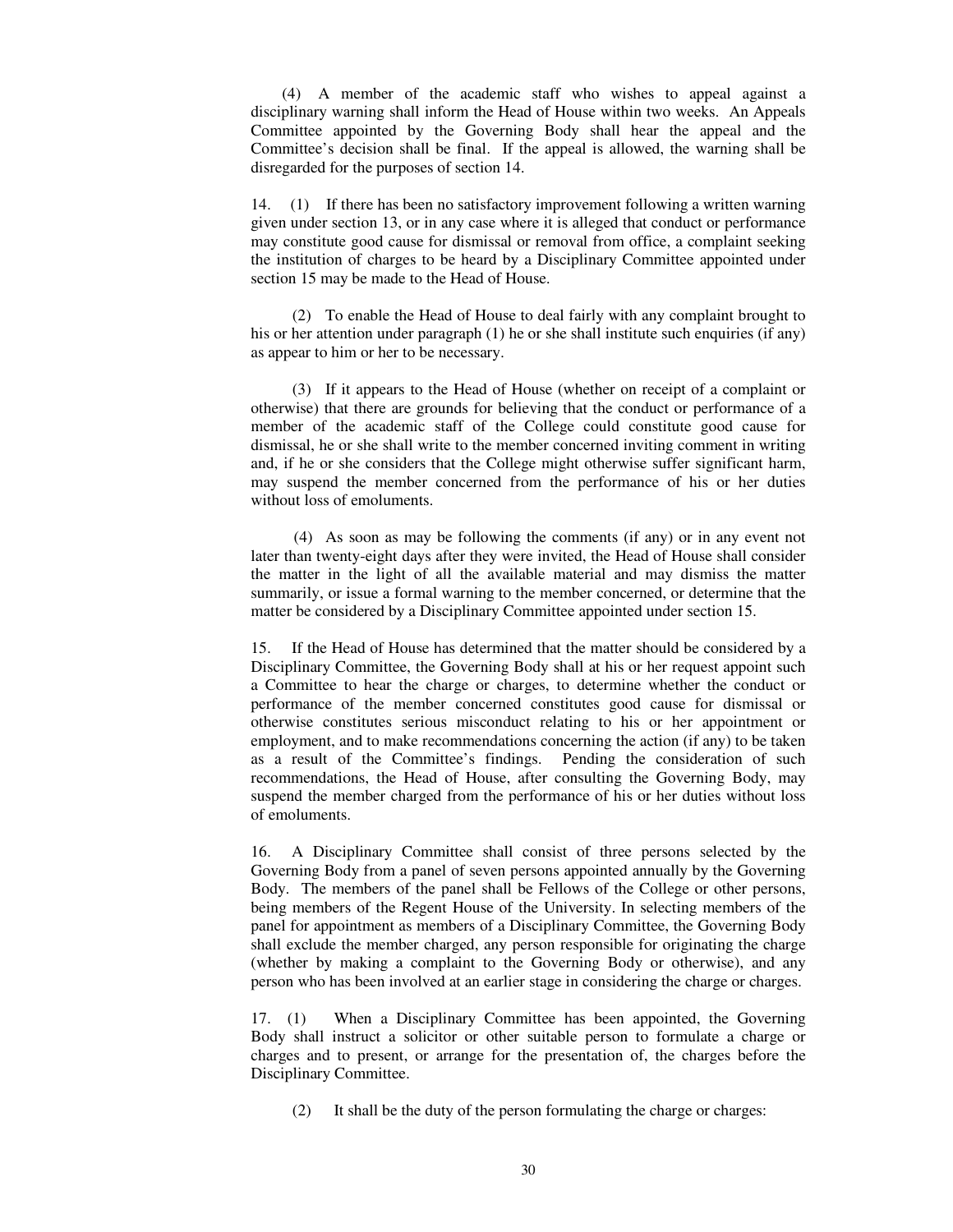- (i) to forward the charge or charges to the Committee and to the member of the academic staff concerned, together with the other documents therein specified and a list of all witnesses the College proposes to call, with statements containing the evidence they are expected to give; and
- (ii) to make any necessary administrative arrangements for the summoning of witnesses, the production of documents and generally for the proper presentation of the case before the Committee.

18. The procedure to be followed in respect of the preparation, hearing, and determination of charges by a Disciplinary Committee shall be prescribed by Regulations made under this Statute. Such Regulations shall ensure:

- (a) that the member charged is entitled to be represented by another person, whether such person is legally qualified or not, in connection with and at any hearing of charges by a Disciplinary Committee;
- (b) that a charge shall not be determined without an oral hearing at which the member charged and any person appointed to represent him or her are entitled to be present;
- (c) that witnesses may be called, both on behalf of the member charged and by the person presenting the charge, and may be questioned concerning any relevant evidence;
- (d) that no new witnesses or documentary evidence may be introduced by the person presenting the charge without the Committee's consent, which shall not be given save for good reason, and that if late introduction is allowed, the member of the academic staff shall be allowed an adjournment sufficient to allow him or her to consider and respond to the new evidence; and
- (e) that any charge is heard and determined as expeditiously as is reasonably practicable.

19. (1) The Disciplinary Committee shall send its decision on any charge referred to it (together with its findings of fact and the reasons for its decision regarding that charge and its recommendations, if any, as to the appropriate penalty) to the Head of House, the member charged, the person presenting the charge and any person who shall have been added as a party by the Disciplinary Committee.

(2) The Disciplinary Committee shall draw attention to the period of time within which any appeal should be made by ensuring that a copy of Part V accompanies each copy of its decision sent to a party to the proceedings under this section.

20. (1) If the charge or charges are upheld and the Disciplinary Committee finds good cause and recommends dismissal or removal from office, but in no other case, the Head of House, after consulting the Governing Body, shall decide whether or not to dismiss the member of the academic staff concerned.

(2) If the charge or charges are upheld, other than where the Head of House has decided under paragraph (1) to dismiss the member of the academic staff concerned, the action available to the Head of House, after consulting the Governing Body (not comprising a greater penalty than that recommended by the Disciplinary Committee) shall be:

- (a) to discuss the issues raised with the member concerned; or
- (b) to advise the member concerned about his or her future conduct; or
- (c) to warn the member concerned; or
- (d) to suspend the member concerned for such period as the Head of House shall think fair and reasonable, provided that the suspension shall not extend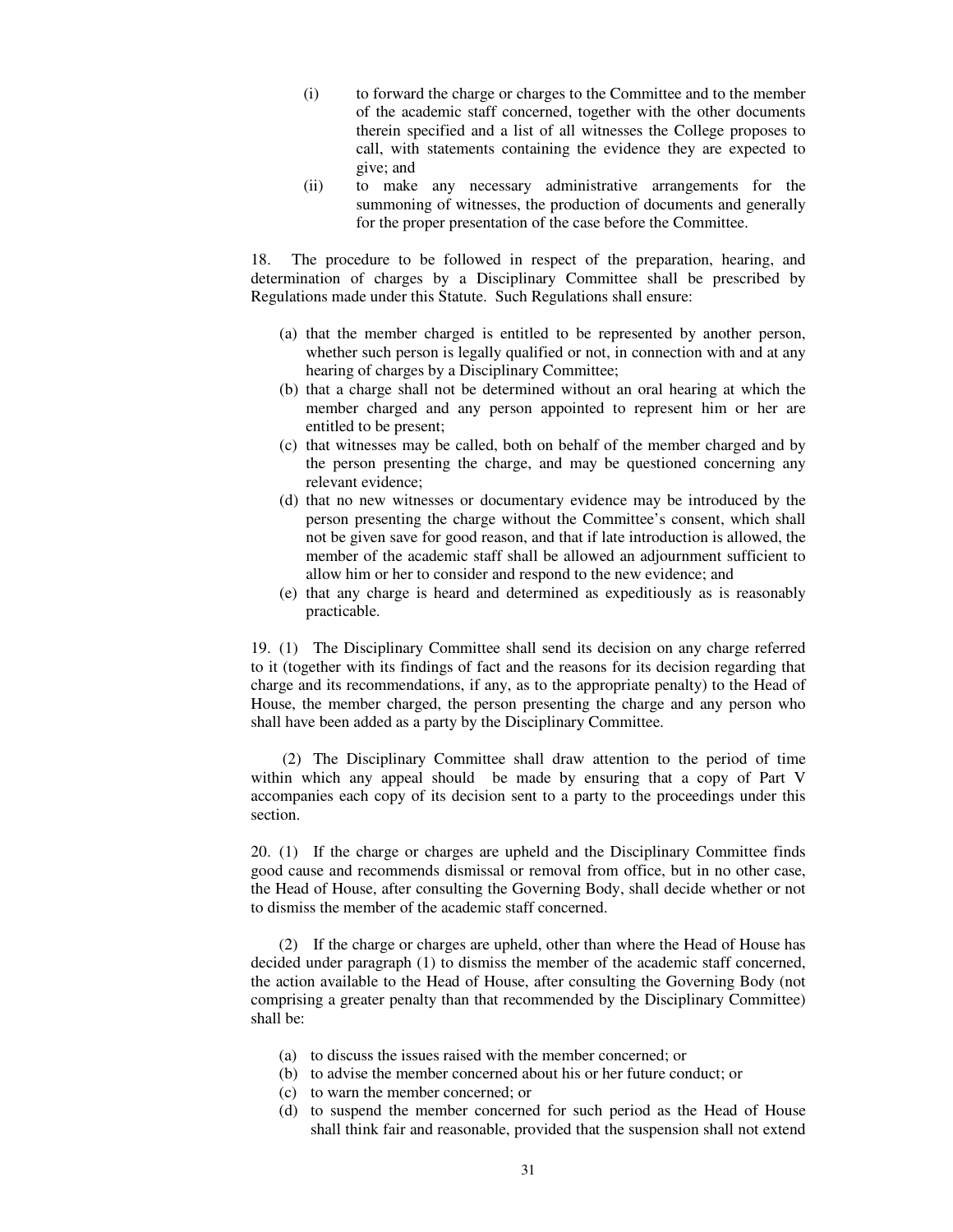beyond three months after the date on which the Governing Body shall have considered the Disciplinary Committee's decision; or

- (e) to take such further or other action under the member's contract of employment or terms of appointment as appears fair and reasonable in all the circumstances of the case; or
- (f) to combine any of the courses of action specified above.

21. (1) Any reference in section 20 to the Head of House shall include a reference to an officer acting as his or her delegate.

(2) Any action taken by the Head of House or his or her delegate shall be confirmed in writing.

## **PART IV REMOVAL FOR INCAPACITY ON MEDICAL GROUNDS**

22. (1) This Part makes separate provision for the assessment of incapacity on medical grounds as a good cause for dismissal or removal from office.

(2) In this Part references to medical grounds are references to capability assessed by reference to health or any other physical or mental quality.

(3) In this Part the Head of House shall be the appropriate officer to perform any duties or exercise any powers, provided that he or she may appoint an officer to act as his or her delegate.

(4) References to the member of the academic staff include, in cases where the nature of the alleged disability so requires, a responsible relative or friend or other person with authority to act on behalf of that member in addition to (or instead of) that member.

23. (1) Where it appears to the Head of House that the removal of a member of the academic staff on medical grounds should be considered, the Head of House:

- (a) shall inform the member accordingly; and
- (b) shall notify the member in writing that it is proposed to make an application to the member's doctor for a medical report, and shall seek the member's consent in writing in accordance with the requirements of the Access to Medical Reports Act 1988; and
- (c) may suspend the member from the performance of his or her duties without loss of emoluments.

(2) If the member agrees that his or her removal on those grounds should be considered, the College shall meet the reasonable costs of any medical opinion required.

(3) If the member does not agree the Head of House shall refer the case in confidence, with any supporting medical and other evidence (including such evidence submitted by the member), to a Medical Board comprising one person nominated by the Governing Body; one person nominated by the member concerned or, in default of the latter nomination, by the Head of House; and a medically qualified chairman jointly agreed by the Governing Body and the member or, in default of agreement, to be nominated by the President of the Royal College of Physicians.

(4) The procedure to be followed in respect of the preparation, hearing, and determination of a case by a Medical Board shall be prescribed by Regulations made under this section. Such Regulations shall ensure: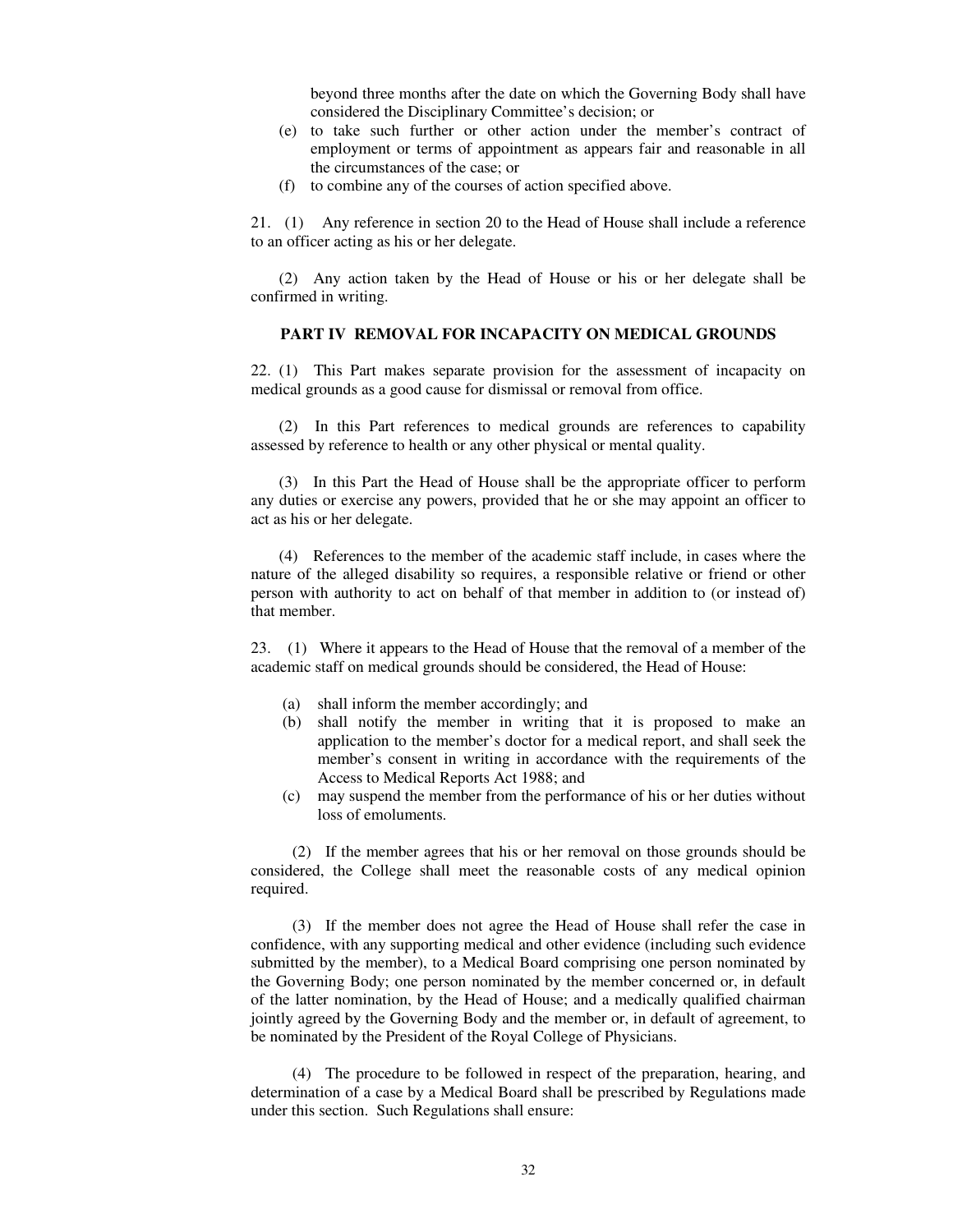- (a) that the member concerned is entitled to be represented by another person, whether such person is legally qualified or not, in connection with and at any hearing by the Board;
- (b) that a case shall not be determined without an oral hearing at which the member's representative, but not the member himself or herself, is entitled to be present;
- (c) that witnesses may be called and questioned concerning any relevant evidence; and
- (d) that the case is heard and determined as expeditiously as is reasonably practicable.

(5) The Board may require the member concerned to undergo medical examination at the College's expense.

24. If the Board determines that the member should be required to retire on medical grounds, the Head of House, after consulting the Governing Body, may terminate the employment of the member concerned on those medical grounds.

#### **PART V APPEALS**

25. This Part establishes procedures for hearing and determining appeals by members of the academic staff who are dismissed or under notice of dismissal or who are otherwise disciplined.

- 26. (1) This Part applies:
	- (a) to appeals against the decisions of the Governing Body (or of a delegate of that body) to dismiss in the exercise of their powers under Part II;
	- (b) to appeals arising in any proceedings, or out of any decision reached, under Part III other than appeals against disciplinary warnings under section 13;
	- (c) to appeals against dismissal otherwise than in pursuance of Part II or Part III;
	- (d) to appeals against disciplinary decisions otherwise than in pursuance of Part III;
	- (e) to appeals against decisions reached under Part IV; and
	- (f) to appeals arising in any proceedings, or out of any decision reached, under Part VII, including appeals against decisions reached in pursuance of section 47;

and "appeal" and "appellant" shall be construed accordingly.

- (2) No appeal shall however lie against:
- (a) a decision of the Governing Body under section 10;
- (b) the findings of fact of a Disciplinary Committee under Part III, or of a Tribunal under Part VII save where, with the consent of the person or persons hearing the appeal, fresh evidence is called on behalf of the appellant at that hearing;
- (c) any medical finding by a Board set up under Part IV section 23(3) save where, with the consent of the person or persons appointed, fresh evidence is called on behalf of the appellant at that hearing.

(3) In this Part, references to "the person appointed" are references to the person appointed by the Governing Body under section 29 to hear and determine the relevant appeal.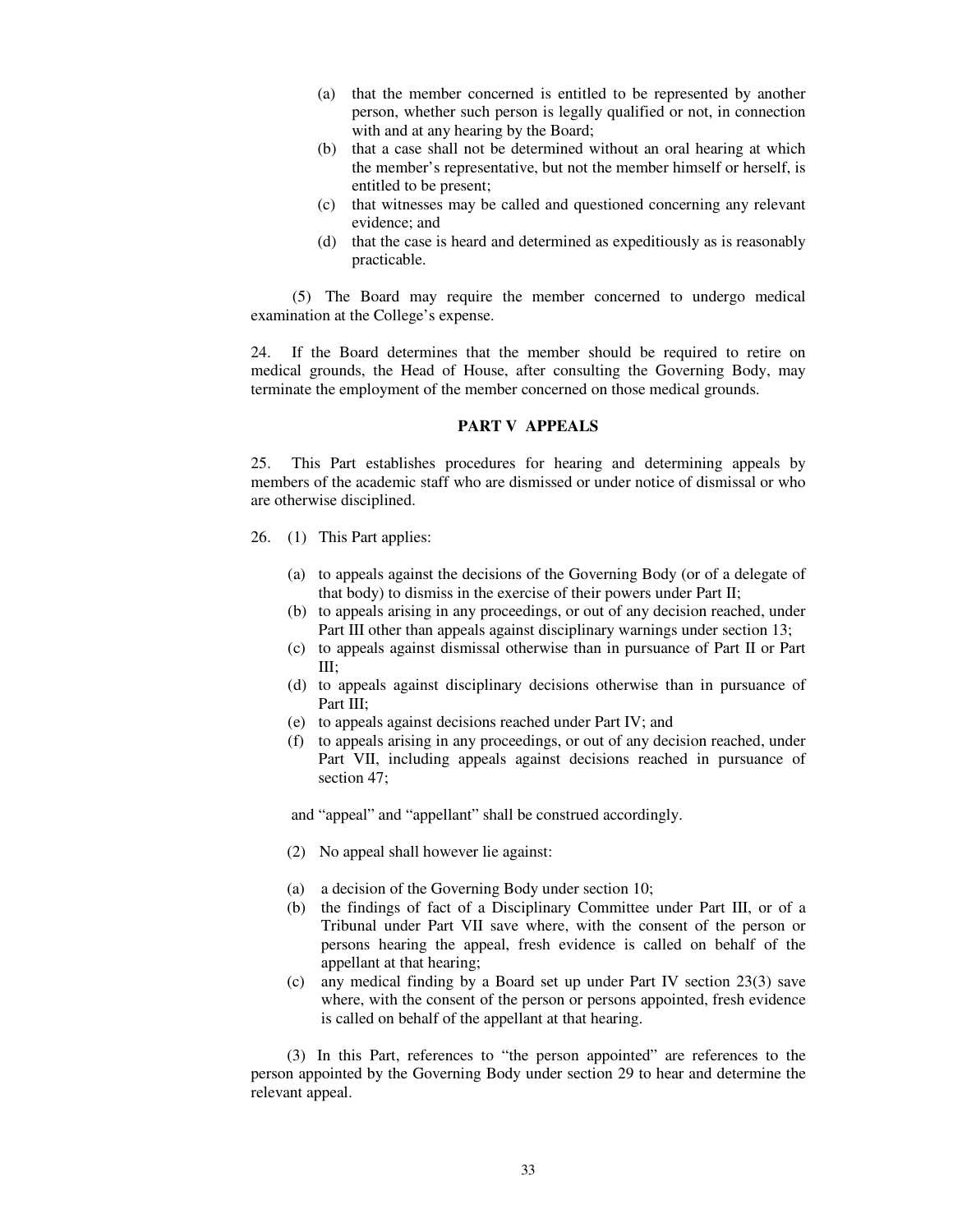(4) The parties to an appeal shall be the appellant and the Deputy Head of House and any other person added as a party at the direction of the person appointed.

27. A member of the academic staff shall institute an appeal by serving on the Deputy Head of House, within the time allowed under section 28, notice in writing setting out the grounds of the appeal.

28. (1) A notice of appeal shall be served within 28 days of the date on which the document recording the decision appealed from was sent to the appellant or such longer period, if any, as the person appointed may determine under paragraph (3).

(2) The Deputy Head of House shall bring any notice of appeal received (and the date when it was served) to the attention of the Governing Body and shall inform the appellant that he or she has done so.

(3) Where the notice of appeal was served on the Deputy Head of House outside the 28 day period the person appointed under section 29 shall not permit the appeal to proceed unless he or she considers that justice and fairness so require in the circumstances of the case.

29. (1) Where an appeal is commenced under this Part the appeal shall, subject to the provisions of section 28(3) and paragraph (3) of this section, be heard and determined by a person appointed by the Governing Body in accordance with Regulations made under this section.

- (2) A person appointed under paragraph (1) above, shall be
- (a) the person who is the Visitor; or
- (b) a person who holds or has held judicial office or who is a barrister or solicitor of at least ten years' standing.
- (3) The person appointed shall sit alone unless he or she considers that justice and fairness will best be served by sitting with other persons, in which case two other persons shall be appointed in accordance with Regulations made under this section.
- (4) The other persons who may sit with the person appointed shall be:
- (a) one member of the Regent House of the University of Cambridge, not being a Fellow of the College; and
- (b) one other member of the Regent House.

30. (1) The procedure to be followed in respect of the preparation, consolidation, hearing and determination of appeals shall be that set out in Regulations made under this section.

(2) Without prejudice to the generality of the foregoing such Regulations shall ensure:

- (a) than an appellant is entitled to be represented by another person, whether such person be legally qualified or not, in connection with and at any hearing of his or her appeal;
- (b) that an appeal shall not be determined without an oral hearing at which the appellant, and any person appointed by him or her to represent him or her are entitled to be present and, with the consent of the person or persons hearing the appeal, to call witnesses;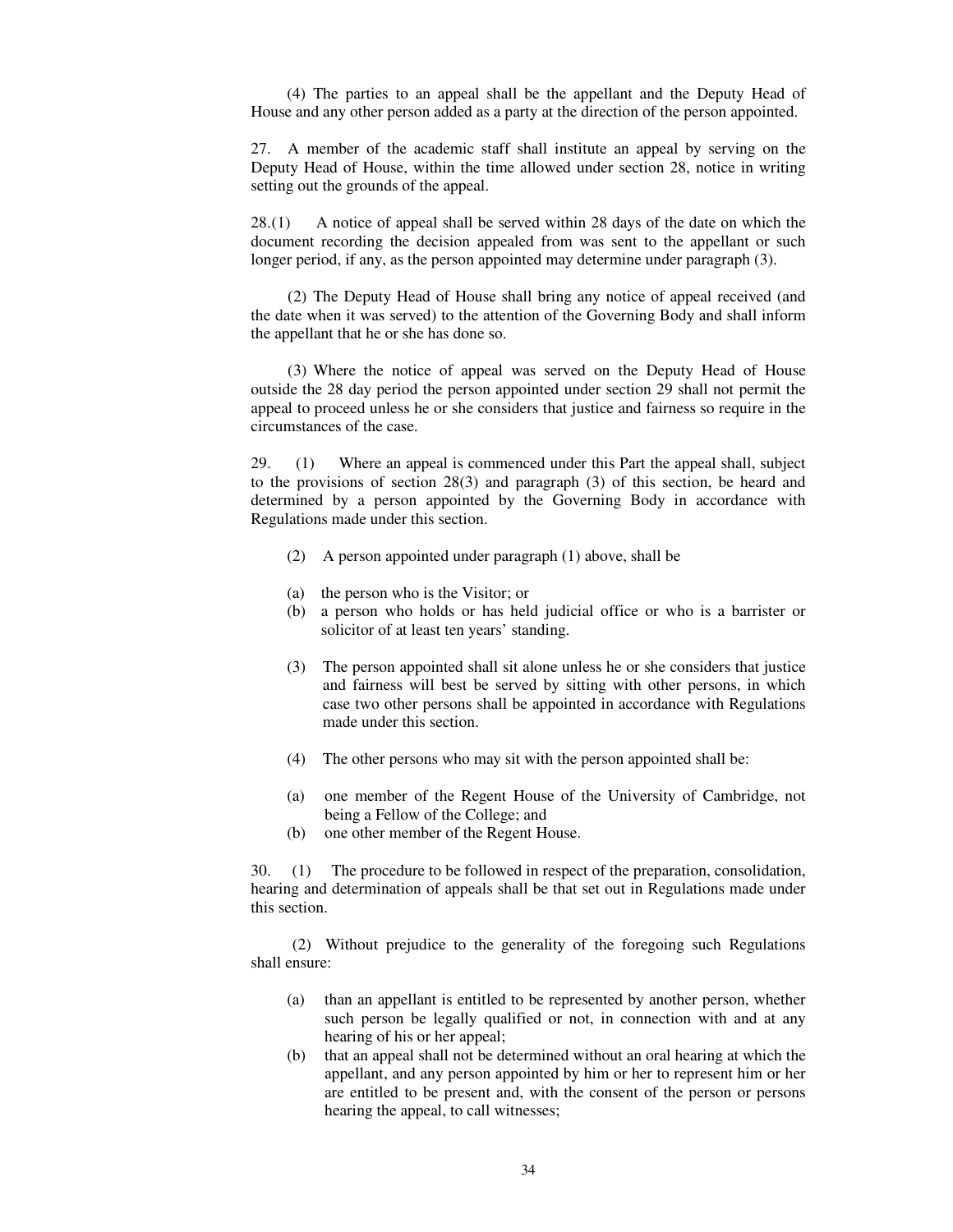- (c) that full and sufficient provision is made for postponements, adjournments, dismissal of the appeal for want of prosecution and for the correction of accidental errors; and
- (d) that the person appointed may set appropriate time limits for each stage (including the hearing itself) to the intent that any appeal shall be heard and determined as expeditiously as reasonably practicable.

(3) The person or persons hearing the appeal may allow or dismiss an appeal in whole or in part and, without prejudice to the foregoing, may:

- (a) remit an appeal from a decision under Part II to the Governing Body (or any issue arising in the course of such an appeal) for further consideration as the person or persons hearing the appeal may direct; and
- (b) remit an appeal arising under Part III for re-hearing or reconsideration by the same or by a differently constituted Disciplinary Committee to be appointed under that Part; or
- (c) remit an appeal from a decision of the Head of House under Part IV for further consideration as the person or persons hearing the appeal may direct; or
- (d) remit an appeal by the Head of House arising under Part VII for re-hearing or reconsideration by the same or by a differently constituted Tribunal to be appointed under that Part; or
- (e) substitute any lesser alternative penalty that would have been open to the Head of House following the finding by the Disciplinary Committee which heard and determined the original charge or charges.

31. The person appointed shall send the reasoned decision on any appeal together with any findings of fact different from those come to by the Governing Body as the appropriate body under Part II or by the Disciplinary Committee under Part III, as the case may be, to the Head of House and to the parties to the appeal.

## **PART VI GRIEVANCE PROCEDURES**

32. The aim of this Part is to settle or redress individual grievances promptly, fairly and so far as may be, within the relevant area by methods acceptable to all parties.

33. The grievances to which this Part applies are ones by members of the academic staff concerning their appointments or employment where those grievances relate:

- (a) to matters affecting themselves as individuals; or
- (b) to matters affecting their personal dealings or relationships with other staff of the College,

not being matters for which express provision is made elsewhere in this Statute.

34. (1) If other remedies within the relevant area have been exhausted, the member of the academic staff may raise the matter with the Head of House.

(2) If it appears to the Head of House that the matter has been finally determined under Part III, IV or V, or that the grievance is trivial or invalid, he or she may dismiss it summarily, or take no action upon it.

(3) If the Head of House is satisfied that the subject matter of the grievance could properly be considered with (or form the whole or any part of):

- (a) a complaint under Part III;
- (b) a determination under Part IV; or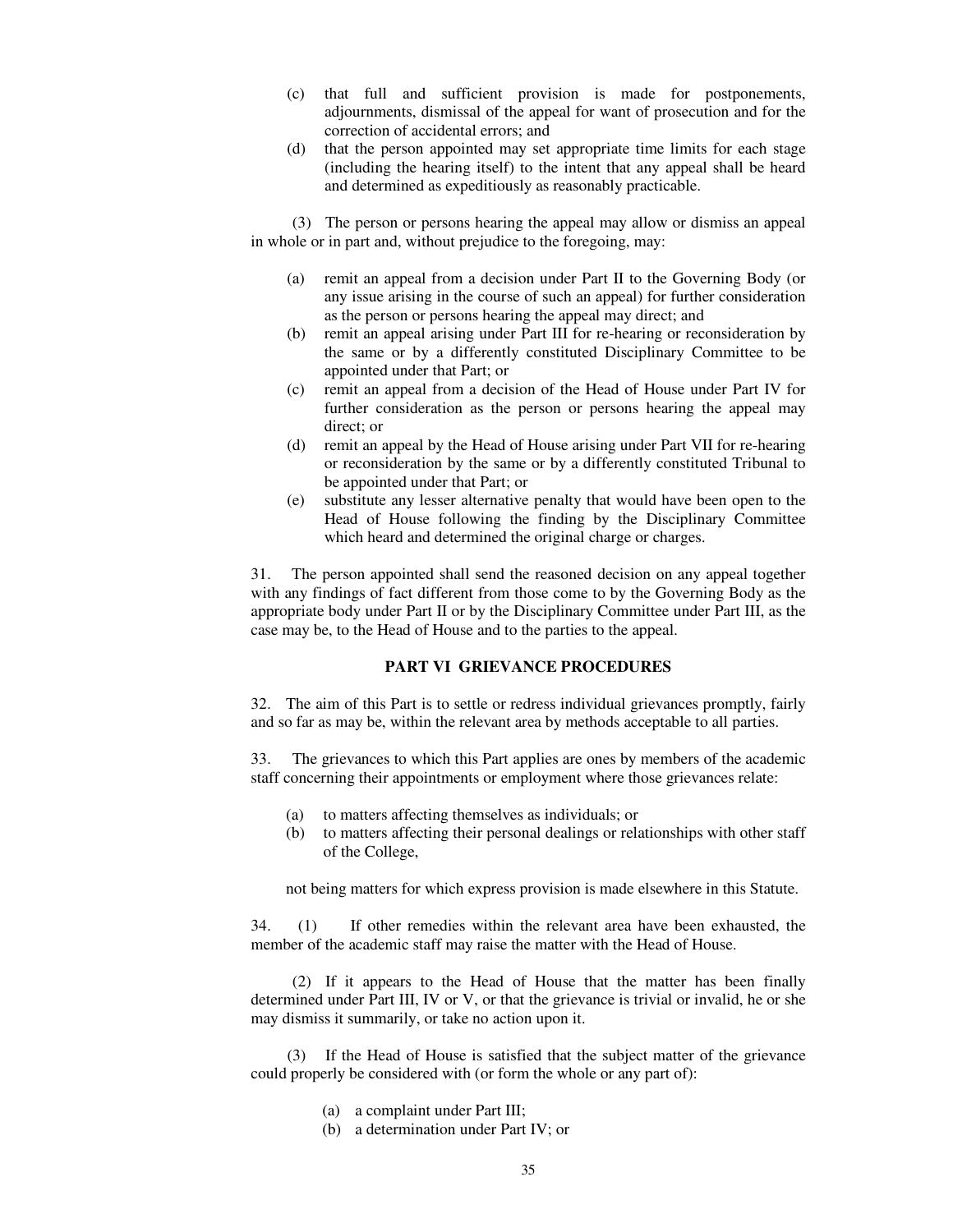(c) an appeal under Part V

he or she shall defer action upon this Part until the relevant complaint, determination or appeal has been heard or the time for instituting it has passed.

(4) If the Head of House does not reject the compliant under paragraph (2) or if he or she does not defer action upon it under paragraph (3), he or she shall decide whether it would be appropriate, having regard to the interests of justice and fairness, for him or her to seek to dispose of it informally.

(5) The Head of House shall notify the member concerned of any decision taken under this section.

35. f the grievance has not been disposed of informally under section 34(4), the Head of House shall refer the matter to the Grievance Committee for consideration.

36. The Grievance Committee shall comprise three Fellows of the College appointed annually by the Governing Body.

37. The procedure in connection with the consideration and determination of grievances shall be determined in Regulations in such a way as to ensure that the aggrieved member and any person against whom the grievance lies, shall have the right to be heard at a hearing and to be accompanied by a friend or representative.

38. The Committee shall inform the Governing Body whether the grievance is or is not well-founded, and if it is well-founded the Committee shall make such proposals for the redress of the grievance as it sees fit.

#### **PART VII REMOVAL OF THE HEAD OF HOUSE FROM OFFICE**

39. Any six members of the Governing Body may make a complaint to the Deputy Head of House seeking the removal of the Head of House from office for good cause.

40. The Deputy Head of House shall refer such a complaint to the Governing Body, exclusive of the Head of House and the members making the complaint. If it appears to the Governing Body that the complaint does not raise a prima facie case, or that it is trivial or invalid or unjustified, they may determine that no further action shall be taken upon it.

41. If it appears to the Governing Body, on material presented, that the complaint raises a prima facie case which could, if proved, constitute good cause for the dismissal or removal of the Head of House from office, they shall appoint a Tribunal to hear and determine the matter. A Tribunal shall consist of three persons who are not Fellows of the College and are not employed by the College, as follows:

- (a) one person who holds, or has held, judicial office, or who is a barrister or solicitor of at least ten years' standing, who shall be Chairman;
- (b) two other persons.

42. A complaint referred to the Tribunal shall be dealt with in accordance with the procedure prescribed in sections 17 to 19, provided that the Deputy Head of House shall perform any duty and exercise any power there assigned to the Head of House, and that for the purposes of this Part, references in those sections to a Disciplinary Committee shall be construed as referring to the Tribunal and references in section 30 to Part III shall be construed as referring to this Part.